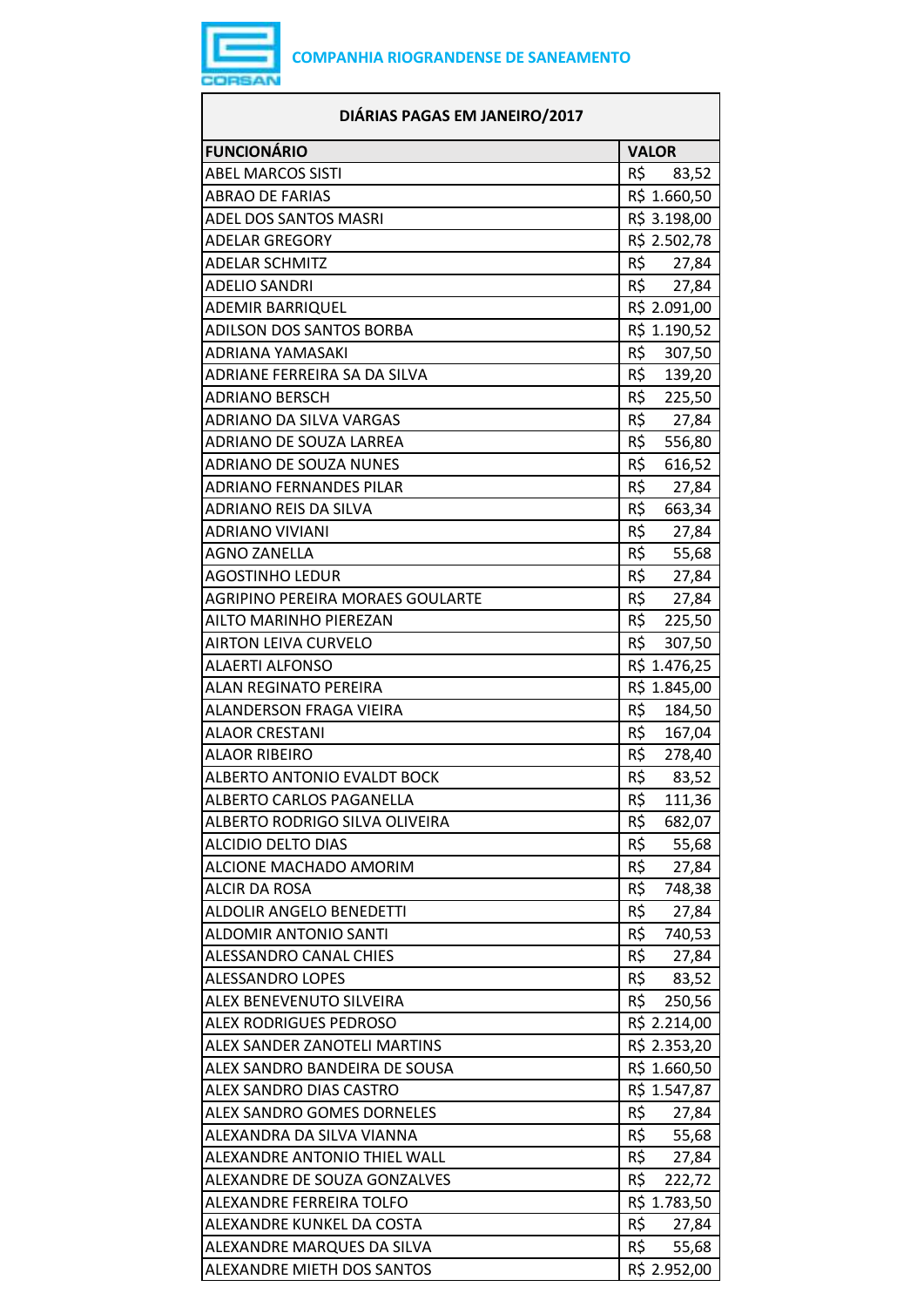| ALEXANDRE SOUZA SCHNEID<br><b>ALEXANDRE SUSIN</b> | R\$<br>27,84<br>R\$  |
|---------------------------------------------------|----------------------|
|                                                   | 184,50               |
| <b>ALEXANDRE TEDESCO FARIAS</b>                   | R\$ 2.214,00         |
| ALEXSANDER MIRANDA                                | R\$ 1.660,50         |
| ALFREDO LEONARDO GUEDES FULBER                    | R\$<br>139,20<br>R\$ |
| ALIDA LETICIA ROCHA VAN DER MAAT                  | 609,18               |
| ALINE JACONDINO RIBEIRO                           | R\$<br>27,84         |
| <b>ALIONSO DE PAULA ALVES</b>                     | R\$<br>361,92        |
| ALISON MATEUS SOARES CARDOSO                      | R\$<br>27,84         |
| ALLAN DROESCHER FERREIRA                          | R\$<br>430,50        |
| <b>ALLAN SILVEIRA FOCKINK</b>                     | R\$ 3.136,50         |
| ALMIR JOSE LUDWIG OSMARI                          | R\$<br>139,20        |
| <b>ALVARO ALVES ANTUNES</b>                       | R\$<br>27,84<br>R\$  |
| <b>AMANDA MARTINS MAFASSIOLLI</b>                 | 55,68                |
| AMAURI LUIZ MEOTTI                                | R\$ 55,68            |
| AMERICO SALVADOR LIMA DA SILVA                    | R\$ 3.567,00         |
| ANA CAROLINA ABI RODRIGUES                        | R\$<br>403,67        |
| <b>ANA LUCIA CANTARELLI</b>                       | R\$<br>560,33        |
| ANA MARIA MACHADO DA SILVA                        | R\$<br>375,83        |
| <b>ANA MARILIGE CORNELI</b>                       | R\$<br>55,68         |
| <b>ANACLETO SOLETTI</b>                           | R\$<br>278,40        |
| <b>ANDERSON BARBOZA GOMES</b>                     | R\$<br>139,20        |
| ANDERSON ISMAEL CYGAINSKI                         | R\$ 27,84            |
| <b>ANDERSON JOSE SILVERIO</b>                     | R\$<br>27,84         |
| <b>ANDERSON SODRE</b>                             | R\$ 1.107,00         |
| ANDRE ALEXANDRE LEITE DA SILVA                    | R\$ 1.688,34         |
| ANDRE BELTRAO FINAMOR                             | R\$ 1.597,74         |
| ANDRE COSTA DA SILVA                              | R\$<br>167,04        |
| ANDRE DA SILVA MACEDO                             | R\$<br>123,00        |
| ANDRE DE MATOS BRANCO                             | R\$<br>111,36        |
| ANDRE LUIS DA SILVA OLIVEIRA                      | R\$ 1.107,00         |
| <b>ANDRE LUIS HECK</b>                            | R\$ 2.829,00         |
| ANDRE LUIS MACHADO MOREIRA                        | R\$<br>957,68        |
| ANDRE LUIS MAURICIO DOS SANTOS                    | R\$ 1.660,50         |
| ANDRE MAGANHA MANIQUE                             | R\$<br>27,84         |
| ANDRE PEREIRA DE ARAUJO                           | R\$ 1.911,06         |
| <b>ANDRE VIANA</b>                                | R\$<br>27,84         |
| ANDREA DE ARAUJO BORGES                           | R\$<br>111,36        |
| ANDREI MOREIRA VASSALLI                           | R\$<br>111,36        |
| <b>ANDREI PARIS BIANCHETTI</b>                    | R\$ 1.168,50         |
| ANDREIA MEDIANEIRA MARIN LORO                     | R\$<br>553,50        |
| <b>ANDREY JAIME POGORECKI</b>                     | R\$<br>111,36        |
| ANDREY REICHELT AZAMBUJA                          | R\$<br>640,32        |
| ANGELA BEATRIZ DE SOUZA STORCH                    | R\$ 2.214,00         |
| ANGELA DENIZ CAMARA FARIAS                        | R\$<br>225,50        |
| <b>ANGELO FANTONI</b>                             | R\$<br>887,58        |
| ANGELO JOSE DALLAGNOL                             | R\$<br>194,88        |
| ANGELO MARCELO BARBOSA FARO                       | R\$<br>222,72        |
| <b>ANGELO SCHWARZ</b>                             | R\$ 3.013,50         |
| <b>ANTONIO CARLOS DE BORBA</b>                    | R\$<br>139,20        |
| <b>ANTONIO CARLOS TORRES FERREIRA</b>             | R\$ 1.660,50         |
| <b>ANTONIO CESAR MORAES</b>                       | R\$<br>83,52         |
| ANTONIO COMUNELLO ACCORSI                         | R\$ 27,84            |
| <b>ANTONIO GIBRAIL DE CARNEIRO</b>                | R\$<br>27,84         |
| <b>ANTONIO MARCOS DEMOLINER</b>                   | R\$<br>111,36        |
| ANTONIO RICARDO DE OLIVEIRA RODRIGUES             | R\$<br>278,40        |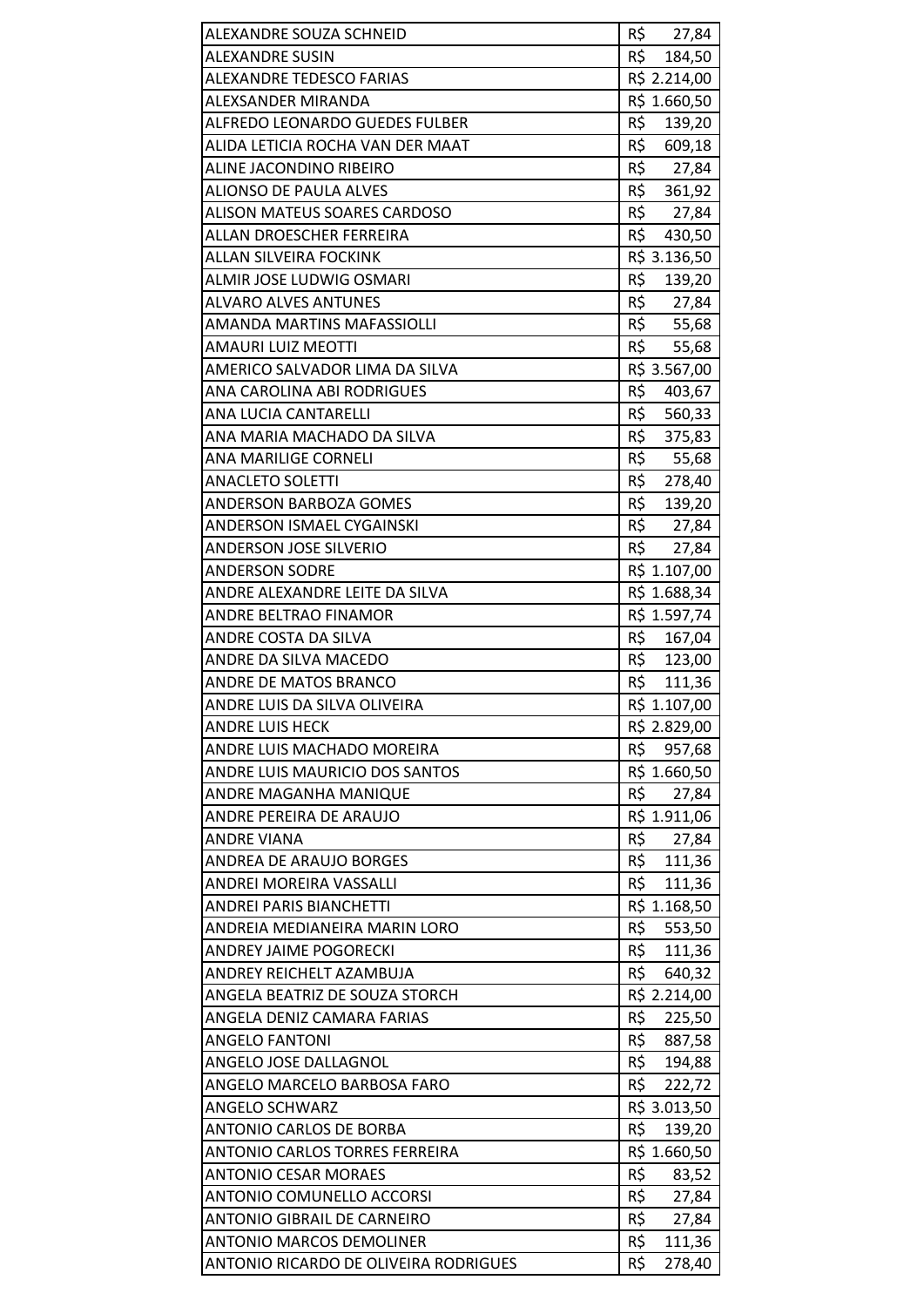| ANTONIO ROBERTO MACHADO SILVEIRA        | R\$<br>111,36 |
|-----------------------------------------|---------------|
| ANTONIO RODOLFO FERNANDES JUNIOR        | R\$<br>27,84  |
| <b>ARGEMIRO GALVES</b>                  | R\$<br>167,04 |
| ARI RAVANELLO                           | R\$<br>139,20 |
| <b>ARIEL FABIANO CARDOSO</b>            | R\$<br>250,56 |
| ARIOVALDO DAROIT                        | R\$<br>27,84  |
| ARIOVALDO OLIVEIRA DOS SANTOS           | R\$<br>55,68  |
| ATHOS BATISTA BRASIL DA SILVA           | R\$<br>55,68  |
| <b>AUDREI RIBEIRO</b>                   | R\$<br>27,84  |
| <b>AUGUSTO CESAR NICODEMO RODRIGUES</b> | R\$<br>240,18 |
| <b>AUGUSTO MORELLO CASTEGNARO</b>       | R\$<br>27,84  |
| AURIO VIANA                             | R\$<br>334,08 |
| BARBARA FABIOLA DE C BORDIGNON          | R\$ 1.845,00  |
| BEN HUR DE SOUZA JENSEN                 | R\$ 1.883,22  |
| <b>BENHUR DOS SANTOS ULGUIM</b>         | R\$<br>27,84  |
| <b>BRAULIO ROSA LEAO</b>                | R\$ 1.107,00  |
| BRUNA STANGHERLIN OLIVEIRA              | R\$<br>560,33 |
| <b>BRUNO BARBOSA BARRETO</b>            | R\$<br>27,84  |
| <b>BRUNO DA COSTA BANDEIRA</b>          | R\$ 1.660,50  |
| BRUNO DA COSTA COELHO                   | R\$<br>111,36 |
| <b>BRUNO DOS SANTOS BRAUN</b>           | R\$ 640,32    |
| <b>BRUNO FOGLIATTO MARIOT</b>           | R\$<br>83,52  |
| BRUNO FRANCISCO DA SILVA PANICHI        | R\$ 1.994,58  |
| BRUNO GONCALVES DE OLIVEIRA             | R\$<br>83,52  |
| <b>BRUNO RAFAEL SCHMITZ</b>             | R\$ 55,68     |
| <b>BRUNO RODRIGUES TAVARES</b>          | R\$<br>27,84  |
| CAMILA YUMI OTSUKA                      | R\$<br>27,84  |
| CANDIDO ERLI ROCHA LIMA JUNIOR          | R\$ 2.700,18  |
| CARLA DE LIMA VASQUES                   | R\$<br>27,84  |
| CARLA LUCIANA SILVEIRA BERGER           | R\$<br>375,83 |
| CARLA SILVA NIEDERAUER                  | R\$<br>27,84  |
| CARLOS ADROVANE CHARAO JOBIM            | R\$<br>27,84  |
| <b>CARLOS ALBERTO ALVES</b>             | R\$<br>55,68  |
| CARLOS ALBERTO BERTUOL MACHADO          | R\$<br>240,18 |
| CARLOS ALBERTO CORREA DOS SANTOS        | R\$<br>417,60 |
| <b>CARLOS ALBERTO GIRARDI</b>           | R\$<br>27,84  |
| CARLOS ALBERTO SOARES ANTUNES           | R\$ 1.722,00  |
| CARLOS ALBERTO VIEIRA BRAGA             | R\$<br>430,50 |
| CARLOS ANTONIO SCHNEIDER DA SILVA       | R\$ 1.660,50  |
| CARLOS AUGUSTO WALLAU DE JESUS          | R\$<br>553,50 |
| CARLOS CEZAR MENNET LEAL                | R\$<br>83,52  |
| CARLOS DANIEL MAZONI MENDES             | R\$<br>167,04 |
| <b>CARLOS EDUARDO BARBOSA</b>           | R\$<br>553,50 |
| CARLOS EDUARDO LAGES KRONBAUER          | R\$<br>27,84  |
| CARLOS GILBERTO DE SOUZA                | R\$<br>27,84  |
| CARLOS GIOVANE OLIVEIRA PASSINATO       | R\$ 1.291,50  |
| CARLOS JOEL AZEVEDO DOS SANTOS          | R\$<br>55,68  |
| CARLOS JOSE RUIZ COELHO                 | R\$ 1.660,50  |
| CARLOS SCHERER SCHRAMM                  | R\$ 1.783,50  |
| CARLOS SOLAN GOULART TEXEIRA            | R\$<br>27,84  |
| CARMEN LUCIA DAVILA SCHUTTZ             | R\$<br>27,84  |
| CAROLINA COIMBRA MOSTARDEIRO            | R\$<br>55,68  |
| CASSIANO CAMERA                         | R\$ 1.291,50  |
| <b>CASSIANO DAL PONTE</b>               | R\$<br>361,92 |
| <b>CASSIANO VINICIUS ZANARDI</b>        | R\$<br>83,52  |
| <b>CASSIO CHAVES BERTOLDO</b>           | R\$ 1.660,50  |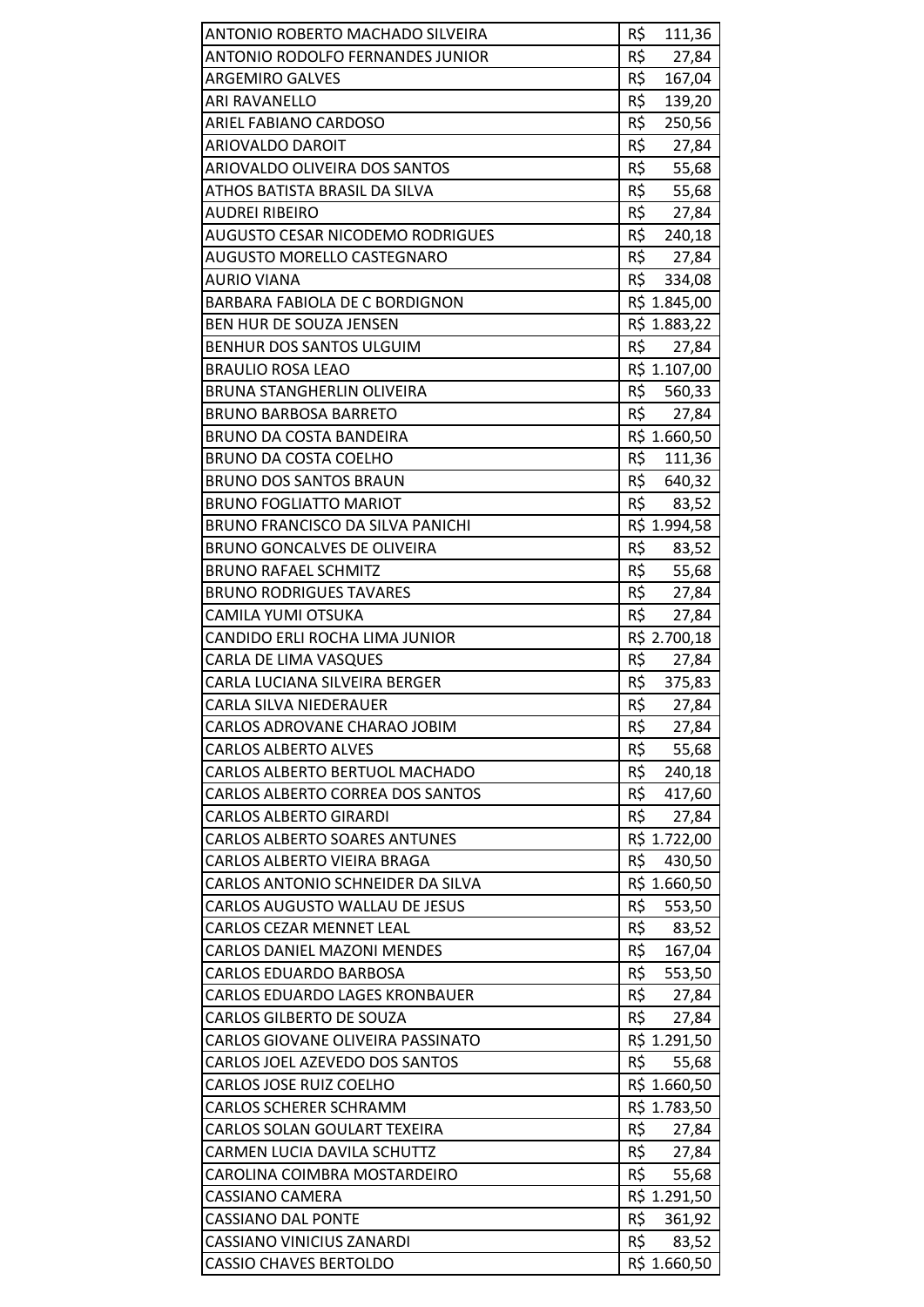| CASSIO LEONEL PEIXOTO DE CARVALHO      | R\$ 1.744,02  |
|----------------------------------------|---------------|
| CATIANE MARISETE RAMBORGER ALVES       | R\$<br>27,84  |
| CECILIA STRZYKALSKA FONSECA            | R\$ 1.845,00  |
| CELIO OSVALDO DE VARGAS                | R\$ 1.660,50  |
| <b>CELITO JOSE FORTE</b>               | R\$<br>111,36 |
| <b>CELSO MEYRER</b>                    | R\$ 27,84     |
| <b>CESAR FERNANDO MARTINS</b>          | R\$<br>278,40 |
| CESAR JOSE PEREIRA DA SILVA            | R\$<br>27,84  |
| <b>CESAR LUIS BONNEBERGER</b>          | R\$<br>556,80 |
| <b>CESAR SALVETTI</b>                  | R\$<br>854,66 |
| CHARLENE CRISTINA DOS SANTOS SILVEIRA  | R\$<br>306,24 |
| <b>CHARLES IVAIR JONER</b>             | R\$<br>536,04 |
| <b>CHARLES JOAO SCHAEFER</b>           | R\$<br>27,84  |
| <b>CHRISTIAN GARDA</b>                 | R\$<br>307,50 |
| <b>CILDO MARCOS VONTROBA</b>           | R\$ 1.906,50  |
| CILVIO FARIAS DE SOUZA                 | R\$ 2.214,00  |
| <b>CLAILTON ROGERIO SEGER</b>          | R\$<br>55,68  |
| <b>CLAIRTON CAMINI</b>                 | R\$<br>933,89 |
| <b>CLAITO ALMEIDA DORNELES</b>         | R\$<br>55,68  |
| <b>CLAUDEMAR RODRIGUES ARPINO</b>      | R\$ 83,52     |
| <b>CLAUDEMIR WEBER</b>                 | R\$ 27,84     |
| <b>CLAUDENIR PINTO LEIVAS</b>          | R\$ 1.660,50  |
| <b>CLAUDIA VIEGAS RODRIGUES</b>        | R\$<br>139,20 |
| <b>CLAUDIO ANDRE CARDOSO</b>           | R\$ 1.660,50  |
| <b>CLAUDIO CARVALHO NUNES</b>          | R\$<br>139,20 |
| CLAUDIO EMILIO IBAIRROS LIMA           | R\$<br>27,84  |
| CLAUDIO JOSELITO SOARES PEREIRA        | R\$<br>225,50 |
| <b>CLAUDIO SEIBEL</b>                  | R\$<br>55,68  |
| <b>CLAUDIOMAR GONCALVES DOS SANTOS</b> | R\$ 2.214,00  |
| CLAUDIOMAR LANCANOVA BISSACO           | R\$<br>27,84  |
| CLAUDIOMIRO FERREIRA DA SILVA          | R\$<br>584,64 |
|                                        |               |
| <b>CLAUDIOMIRO PEDROSO DE BASTOS</b>   | R\$<br>167,04 |
| CLAUDIOMIRO VAGNER DA SILVA            | R\$<br>27,84  |
| <b>CLEBER AURELIO MACHADO</b>          | R\$<br>637,02 |
| <b>CLEDER LISBOA</b>                   | R\$<br>480,36 |
| <b>CLEDIR STURZBECHER RIBEIRO</b>      | R\$ 1.911,06  |
| <b>CLEIMAR ROGERIO PRESOTTO</b>        | R\$<br>27,84  |
| <b>CLEITON BERNSMULLER NUNES</b>       | R\$ 2.214,00  |
| <b>CLEITON DA SILVA MACHADO</b>        | R\$<br>167,04 |
| <b>CLEO PEREIRA MACHADO</b>            | R\$<br>184,50 |
| <b>CLEOCIR BARBIERI</b>                | R\$<br>222,72 |
| <b>CLEONICE DA ROSA</b>                | R\$<br>278,40 |
| <b>CLERIO BARBOSA DE OLIVEIRA</b>      | R\$<br>27,84  |
| CLEUSA MARIA MACHADO CUNHA             | R\$<br>194,88 |
| <b>CLOVIS DEVANIR DUTRA</b>            | R\$<br>27,84  |
| <b>CRISTIAN GORGEN</b>                 | R\$<br>194,88 |
| <b>CRISTIAN ZINI</b>                   | R\$<br>83,52  |
| CRISTIANE WAIKAMP DO AMARAL            | R\$ 1.660,50  |
| <b>CRISTIANO CARDOSO LOCATELI</b>      | R\$<br>55,68  |
| CRISTIANO DE OLIVEIRA DOICO            | R\$ 1.498,02  |
| CRISTIANO GOULART OLIVEIRA             | R\$ 1.537,50  |
| CRISTIANO LINO DE CARVALHO SEGUETTO    | R\$ 1.968,00  |
| <b>CRISTIANO MOREIRA MEDEIROS</b>      | R\$ 2.767,50  |
| <b>CRISTIANO PERES PALMEIRA NUNES</b>  | R\$ 2.214,00  |
| <b>CRISTIANO WOLF</b>                  | R\$<br>27,84  |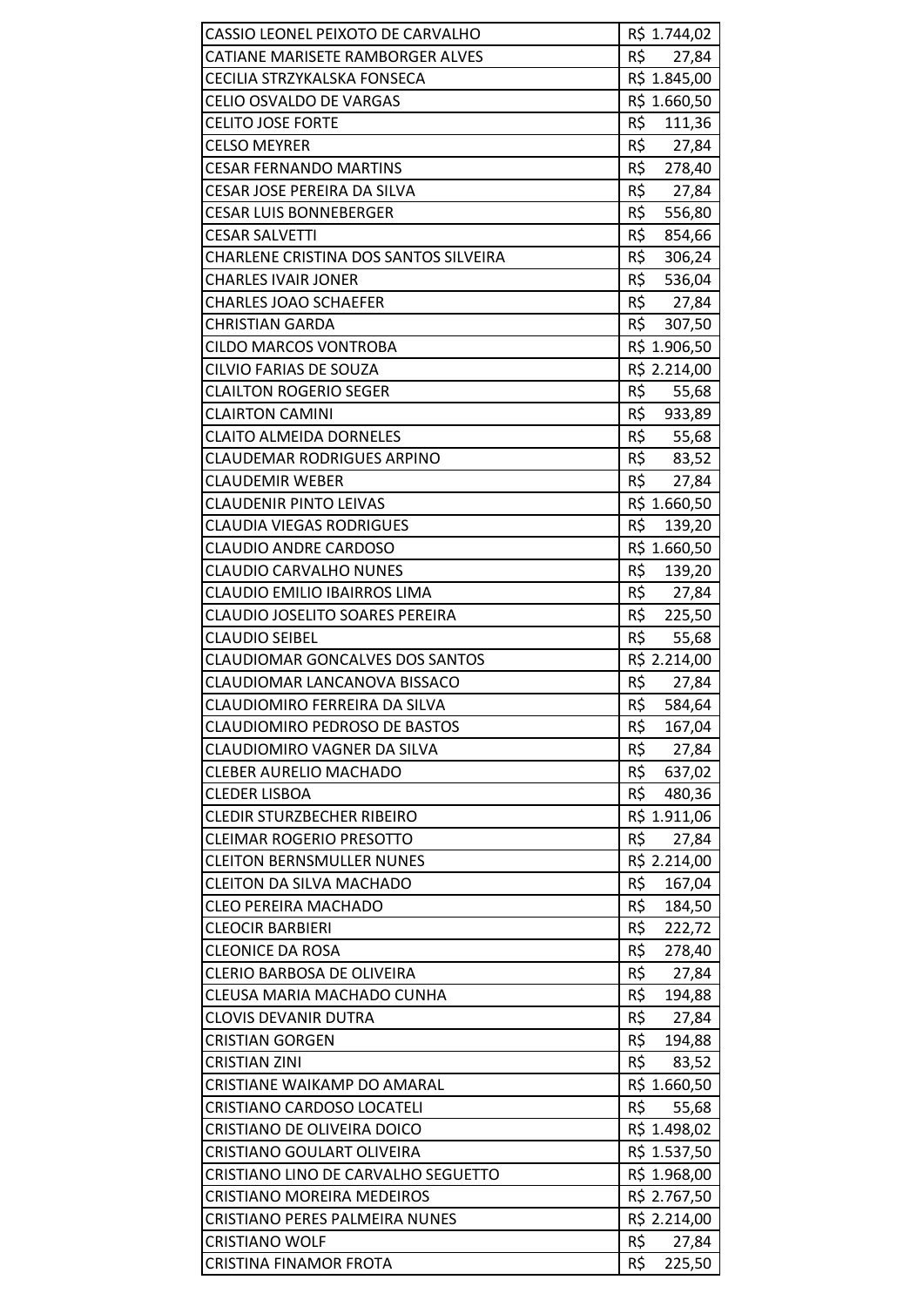| <b>DAIANE CECCHIN RODRIGUES</b>       | R\$ 1.660,50  |
|---------------------------------------|---------------|
| DALTRO PAULO ZAPAROLI                 | R\$<br>55,68  |
| DALVANE DA ROSA BANDEIRA              | R\$ 2.214,00  |
| DAMASIO ROGERIO REGIS SANTOS          | R\$<br>553,50 |
| DANIEL ANDRADES DE FRAGA              | R\$ 83,52     |
| DANIEL AZEVEDO GOULART                | $R\$ 55,68    |
| DANIEL DA ROCHA GARCIA                | R\$ 417,60    |
| DANIEL JOSIAS DOS SANTOS              | R\$ 1.476,00  |
| DANIEL OLIVEIRA MESQUITA              | R\$<br>676,50 |
| <b>DANIEL POZZATTI</b>                | R\$ 1.660,50  |
| DANIEL SANTOS NORONHA                 | R\$ 1.906,50  |
| DANIEL VITORIA PINHEIRO               | R\$ 1.107,00  |
| DANIELA DA SILVA TAVARES              | R\$ 1.845,00  |
| DANIELA FERNANDES DOS SANTOS DE SOUZA | R\$<br>55,68  |
| DANIELA HILARIO DA SILVA              | R\$ 1.845,00  |
| DANIELA SILVA DE CARVALHO             | R\$ 2.214,00  |
| DANIELE DE MORAIS GONCALVES           | R\$ 1.107,00  |
| DANIELE VASCONCELLOS LOPES            | R\$<br>184,50 |
| DAVI DE ALBERNAZ ARAUJO               | R\$<br>27,84  |
| DAYNNER MACHADO FARIAS                | R\$ 1.660,50  |
| DEBORA CRISTINA CASUNI                | R\$ 2.029,50  |
| DEBORA MARIA DOS SANTOS               | R\$ 2.214,00  |
| DEISE CRISTINA FERRARI KROHN          | R\$<br>55,68  |
| DEIVID WAIDE PADILHA                  | R\$<br>27,84  |
| <b>DEJAIR BRITO FERREIRA</b>          | R\$<br>111,36 |
| <b>DELCIO PERIN</b>                   | R\$<br>139,20 |
| <b>DELSO FRANCISCO ZWIRTES</b>        | R\$<br>27,84  |
| DENIS DE JOBIM LEAL                   | R\$<br>55,68  |
| <b>DENIS GONCALVES LEITE</b>          | R\$<br>692,70 |
| <b>DENIZ BATISTA DE FREITAS</b>       | R\$ 2.091,00  |
| DEOCLECIO JOSE VALANDRO               | R\$<br>55,68  |
| DERLEI DORNELLES JACQUES              | R\$<br>27,84  |
| DESYREE BATISTA RIBEIRO               | R\$<br>222,72 |
| DIEGO AMARAL GUTHS                    | R\$<br>55,68  |
| DIEGO BRIAO DIAS                      | R\$<br>369,00 |
| DIEGO COLOMBO SANA                    | R\$<br>139,20 |
| DIEGO DA SILVA MOREIRA                | R\$<br>27,84  |
| <b>DIEGO DIAS</b>                     | R\$<br>27,84  |
| DIEGO FOLIATTI MOREIRA                | R\$ 3.690,00  |
| <b>DIEGO MATOS VENES</b>              | R\$<br>27,84  |
| <b>DIEGO NEVES SOARES</b>             | R\$ 1.911,06  |
| DIEGO RENAN SANTIN                    | R\$<br>222,72 |
| DIEGO ROSA CASTANHEIRA                | R\$<br>451,00 |
| <b>DIEGO STRIEDER</b>                 | R\$ 1.660,50  |
| DIEGO VAZ PAIXAO                      | R\$ 1.230,00  |
| <b>DILMAR COLISSI</b>                 | R\$<br>111,36 |
| DILSON MARCIO PANICHI LOPES           | R\$<br>55,68  |
| <b>DIMITRY NARDI</b>                  | R\$<br>27,84  |
| DIOGO ANILDO BELLE REVELANT           | R\$<br>307,50 |
| DIOGO GUSMAO                          | R\$<br>27,84  |
| <b>DIOGO NUNES DE ATHAIDES</b>        | R\$ 3.198,00  |
| DIOGO PEREIRA DA SILVEIRA             | R\$ 1.621,02  |
| DIONATAN DE OLIVERIA                  | R\$<br>27,84  |
| DIONATAN ROSA DE QUADRAS              | R\$<br>27,84  |
| DIONATHAN DOS SANTOS SOARES           | R\$ 1.911,06  |
|                                       | R\$ 2.214,00  |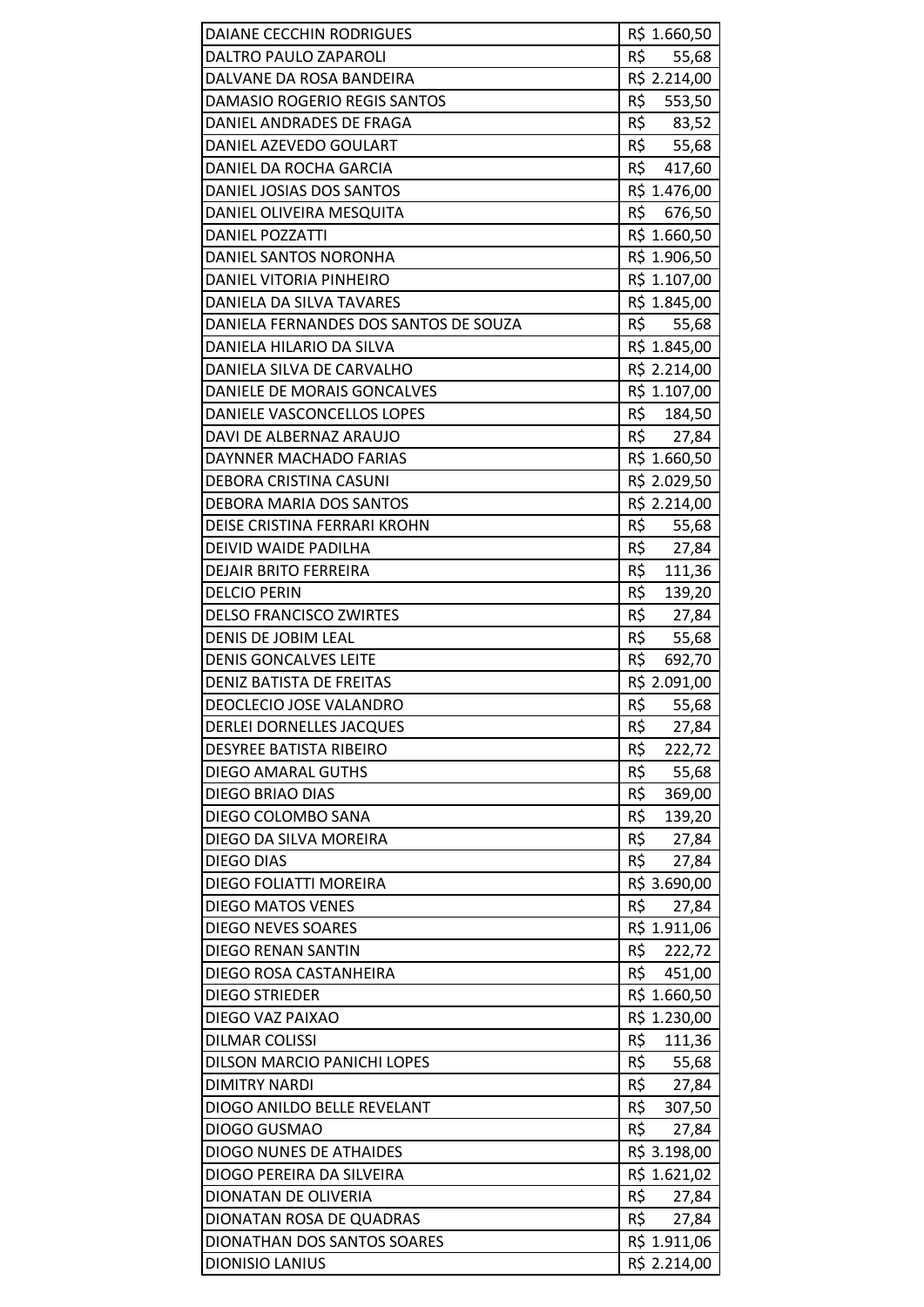| <b>DIONISIO LUIZ RIGOTTI</b>      | R\$<br>501,12 |
|-----------------------------------|---------------|
| <b>DIONISIO PEDO</b>              | R\$<br>253,34 |
| DIRCE ISABEL FELTES SCHMITT       | R\$<br>553,50 |
| <b>DIRCEU CHAVIER</b>             | R\$<br>430,50 |
| DIRCEU PORTO ALMANSA JUNIOR       | R\$<br>27,84  |
| DIULIANO PAVLAK DAMASCENO         | R\$<br>253,34 |
| DOMINGOS SAVIO DE FARIAS          | R\$ 2.214,00  |
| DOUGLAS CAMARGO DE OLIVEIRA       | R\$<br>984,00 |
| DOUGLAS DA SILVA GAMBA            | R\$<br>306,24 |
| <b>DOUGLAS SCHEREN</b>            | R\$ 1.660,50  |
| DULCAMAR ELISANDRO CONCEICAO      | R\$<br>888,84 |
| EDENILSON DOS SANTOS VITORIA      | R\$<br>55,68  |
| EDER ALMEIDA FILHO                | R\$<br>27,84  |
| <b>EDER LUIS PINTO BERTUOL</b>    | R\$<br>194,88 |
| <b>EDER MACHADO MORAES</b>        | R\$<br>268,02 |
| <b>EDERSON ALMEIDA</b>            | R\$<br>139,20 |
| <b>EDERSON DARDE FERNANDES</b>    | R\$<br>27,84  |
| EDEVALDO ANTONIO MORAIS TRAMONTIN | R\$<br>55,68  |
| EDIMAR JOSE MARIO                 | R\$ 1.101,18  |
| EDINARA ROSA DA ROCHA             | R\$<br>501,12 |
| <b>EDISON LACERDA MOURA</b>       | R\$<br>27,84  |
| <b>EDMILSON RODRIGUES VIEGAS</b>  | R\$<br>307,50 |
| EDSON ADAO FERREIRA DA SILVA      | R\$<br>55,68  |
| <b>EDSON JOSBENTI GOTTARDO</b>    | R\$<br>541,86 |
| <b>EDSON JOSE SCHNEIDER</b>       | R\$<br>184,50 |
| <b>EDSON KLUG DO NASCIMENTO</b>   | R\$ 1.107,00  |
| <b>EDSON LUIS KERN</b>            | R\$<br>111,36 |
| EDSON MARIAO OLIVEIRA PITUCO      | R\$<br>492,00 |
| <b>EDSON NESTOR EMMEL</b>         | R\$ 1.866,51  |
| EDU DA SILVA MARQUES              | R\$<br>27,84  |
| <b>EDUARDO ARAUJO KUBIAKI</b>     | R\$ 1.906,50  |
| EDUARDO BACIGALUZ GUIMARAES       | R\$ 1.127,49  |
| <b>EDUARDO BIANCHI NETO</b>       | R\$<br>139,20 |
| EDUARDO BORBA DE LEMOS            | R\$ 1.230,00  |
| <b>EDUARDO DAGAGNY BERCHET</b>    | R\$<br>184,50 |
| EDUARDO DOBRACHINSKI BARBOSA      | R\$<br>27,84  |
| EDUARDO FERREIRA FILHO            | R\$<br>27,84  |
| <b>EDUARDO HERRMANN HECK</b>      | R\$<br>27,84  |
| <b>EDUARDO JORGE DE QUEVEDO</b>   | R\$<br>27,84  |
| <b>EDUARDO MARTINS NUNES</b>      | R\$<br>351,54 |
| <b>EDUARDO PEREIRA ALVES</b>      | R\$ 1.537,50  |
| <b>EDUARDO RAGUSE QUADROS</b>     | R\$<br>184,50 |
| EDUARDO RAMALHO TOWNSEND          | R\$<br>27,84  |
| <b>EDUARDO RAMOS BORBA</b>        | R\$<br>738,00 |
| EDUARDO SILVA DOS SANTOS          | R\$<br>389,76 |
| <b>EDUINO HOFFERBER</b>           | R\$<br>27,84  |
| ELADIO LUIZ RIOS SOUZA            | R\$ 1.107,00  |
| ELDER SCHUMAN NOGUEIRA            | R\$ 1.107,00  |
| <b>ELEMAR ERENI WRUBEL</b>        | R\$<br>83,52  |
| ELEMAR JOSE MIX                   | R\$<br>307,50 |
| ELIANE DA MAIA ZOTTIS             | R\$<br>27,84  |
| ELIANE DE FATIMA BRUM DE SOUZA    | R\$ 1.911,06  |
| ELIANE PACHECO DE SOUZA           | R\$<br>27,84  |
| <b>ELIAS PINTO COSTA</b>          | R\$<br>55,68  |
| <b>ELISEU BERNARDON</b>           | R\$ 1.716,18  |
| <b>ELLEN STEIN</b>                | R\$<br>83,52  |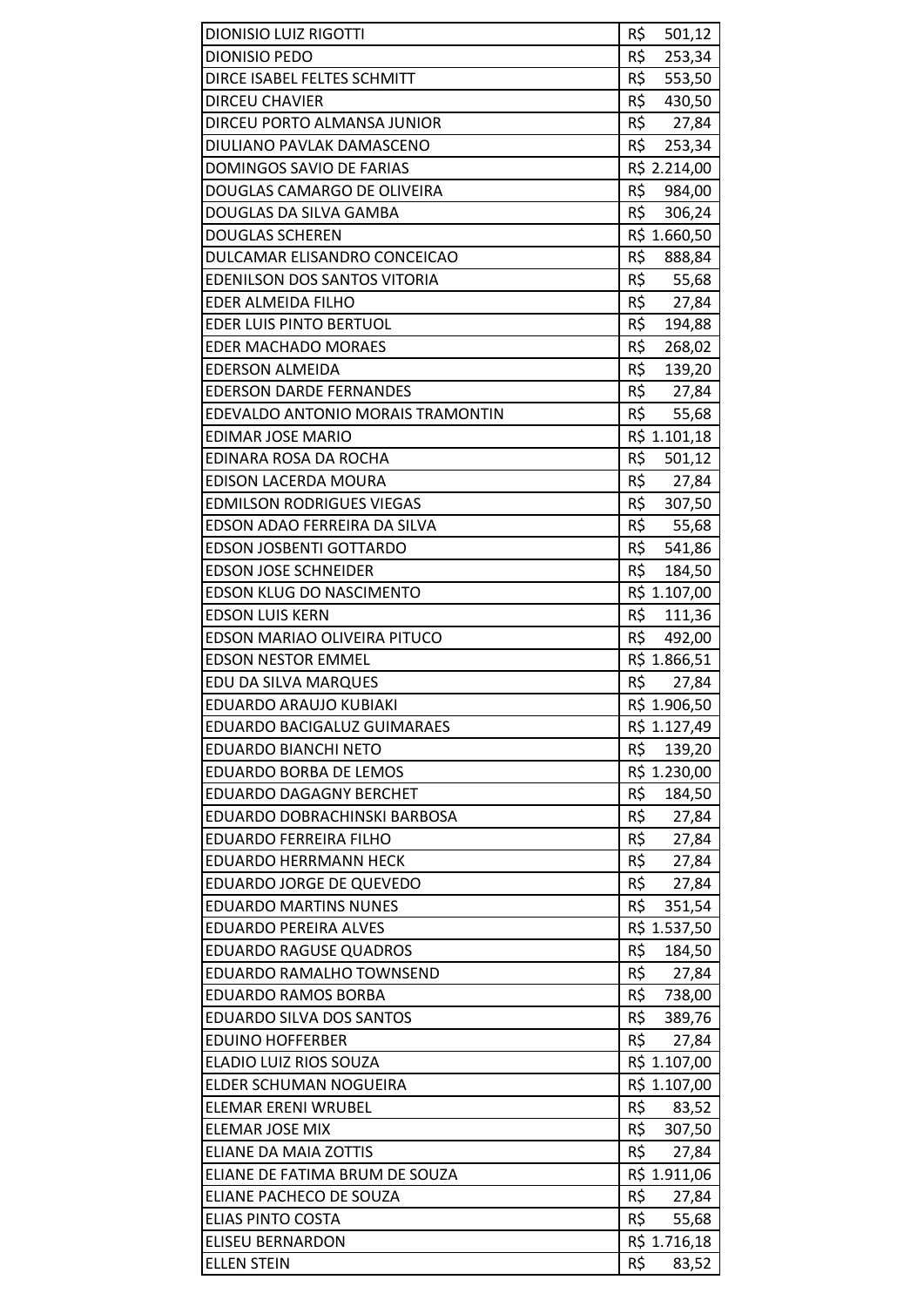| <b>ELTON HELMUTE MAYER</b>            | R\$<br>83,52  |
|---------------------------------------|---------------|
| <b>ELTON LEAL MOSSATE</b>             | R\$ 2.070,49  |
| <b>ELTON LUIZ ERNZEN</b>              | R\$<br>27,84  |
| ELTON LUTHER NOGUEIRA                 | R\$ 1.200,90  |
| <b>ELTON MATIOLA VIEIRA</b>           | R\$<br>27,84  |
| <b>EMERSON JOSE GOTTARDO</b>          | R\$<br>307,50 |
| <b>EMERSON LUIS CHARAO JOBIM</b>      | R\$ 1.047,02  |
| <b>EMERSON SOARES</b>                 | R\$<br>27,84  |
| EMILIO OLIVEIRA DE OLIVEIRA           | R\$ 1.660,50  |
| <b>ENILSO JOSE SANTOS DE MEDEIROS</b> | R\$<br>458,34 |
| <b>ERMOGENES BODANESE</b>             | R\$<br>184,50 |
| <b>ERNANI JACO RADTKE</b>             | R\$ 27,84     |
| ESMAEL OLICIO DA SILVA                | R\$ 27,84     |
| <b>EUCLIDES LAURO WENDLER</b>         | R\$<br>55,68  |
| <b>EUGENIO PEREZ FERREIRA</b>         | R\$<br>139,20 |
| <b>EUGENIO RICARDO MAES</b>           | R\$ 1.107,00  |
| <b>EULOGIO RODRIGUES ORNES FILHO</b>  | R\$<br>27,84  |
| EUNIRA FAGUNDES DA SILVA              | R\$ 184,50    |
| EVA MARIA PAIM CORREA SILVA           | R\$<br>27,84  |
| <b>EVANDRO BOLZAN</b>                 | R\$<br>656,00 |
| EVANDRO CARVALHO DA SILVA             | R\$ 1.274,04  |
| <b>EVANDRO DA SILVA</b>               | R\$ 1.783,50  |
| <b>EVANDRO DE OLIVEIRA</b>            | R\$<br>27,84  |
| <b>EVANDRO HAUSCHILD</b>              | R\$ 1.353,00  |
| EVANDRO LUIZ ALVES CARDOSO            | R\$<br>27,84  |
| <b>EVANISE DOS SANTOS TEIXEIRA</b>    | R\$<br>27,84  |
| EVERSON DOS SANTOS DE SOUZA           | R\$<br>139,20 |
| EVERTO DA ROSA CAMARGO                | R\$<br>669,42 |
| <b>EVERTON ANDRE DA SILVA</b>         | R\$<br>139,20 |
| <b>EVERTON CAETANO DA SILVA</b>       | R\$<br>278,40 |
| EVERTON LUIZ MOREIRA DIECKMANN        | R\$<br>27,84  |
| <b>EVERTON MAGALHAES JACQUES</b>      | R\$ 1.079,66  |
| <b>EVERTON NUNES TASCHETTO</b>        | R\$<br>83,52  |
| FABIANA KOEHLER DO PRADO              | R\$ 1.660,50  |
| FABIANA MAIA SCHMIDT                  | R\$<br>55,68  |
| FABIANO ALVES DE SOUZA                | R\$<br>27,84  |
| <b>FABIANO CASSOL DE VARGAS</b>       | R\$<br>616,01 |
| <b>FABIANO DE AVELLAR DUARTE</b>      | R\$<br>184,50 |
| FABIANO OLIVEIRA DA ROSA              | R\$<br>111,36 |
| <b>FABIANO RICARDO FERREIRA</b>       | R\$<br>27,84  |
| <b>FABIO ALFREDO REDECKER</b>         | R\$<br>55,68  |
| <b>FABIO ARAUJO LOPES</b>             | R\$<br>615,00 |
| FABIO AUGUSTO PEREIRA DE SOUZA        | R\$ 1.660,50  |
| <b>FABIO BOERE BOTTLENDER</b>         | R\$<br>55,68  |
| <b>FABIO DE ARAUJO RICARDO</b>        | R\$<br>27,84  |
| <b>FABIO GOMES DE SOUZA</b>           | R\$<br>27,84  |
| <b>FABIO JONI AIRES BRITTES</b>       | R\$<br>615,00 |
| FABIO JOSE DA SILVA GIBBON            | R\$ 1.660,50  |
| <b>FABIO JUNIOR JARRE PRESTES</b>     | R\$<br>27,84  |
| <b>FABIO LEANDRO BUHLER</b>           | R\$<br>83,52  |
| FABIO MARCELO DE PAULA PAVLAK         | R\$ 1.660,50  |
| <b>FABIO MARTINS DOS SANTOS</b>       | R\$<br>139,20 |
| FABIO NETO DA SILVA BARCELOS          | R\$<br>111,36 |
| <b>FABIO RICARDO PINTO CANALS</b>     | R\$ 1.667,33  |
| FABIO ROBERTO ALTENHOFEN SEFSTROM     | R\$<br>55,68  |
|                                       | R\$<br>27,84  |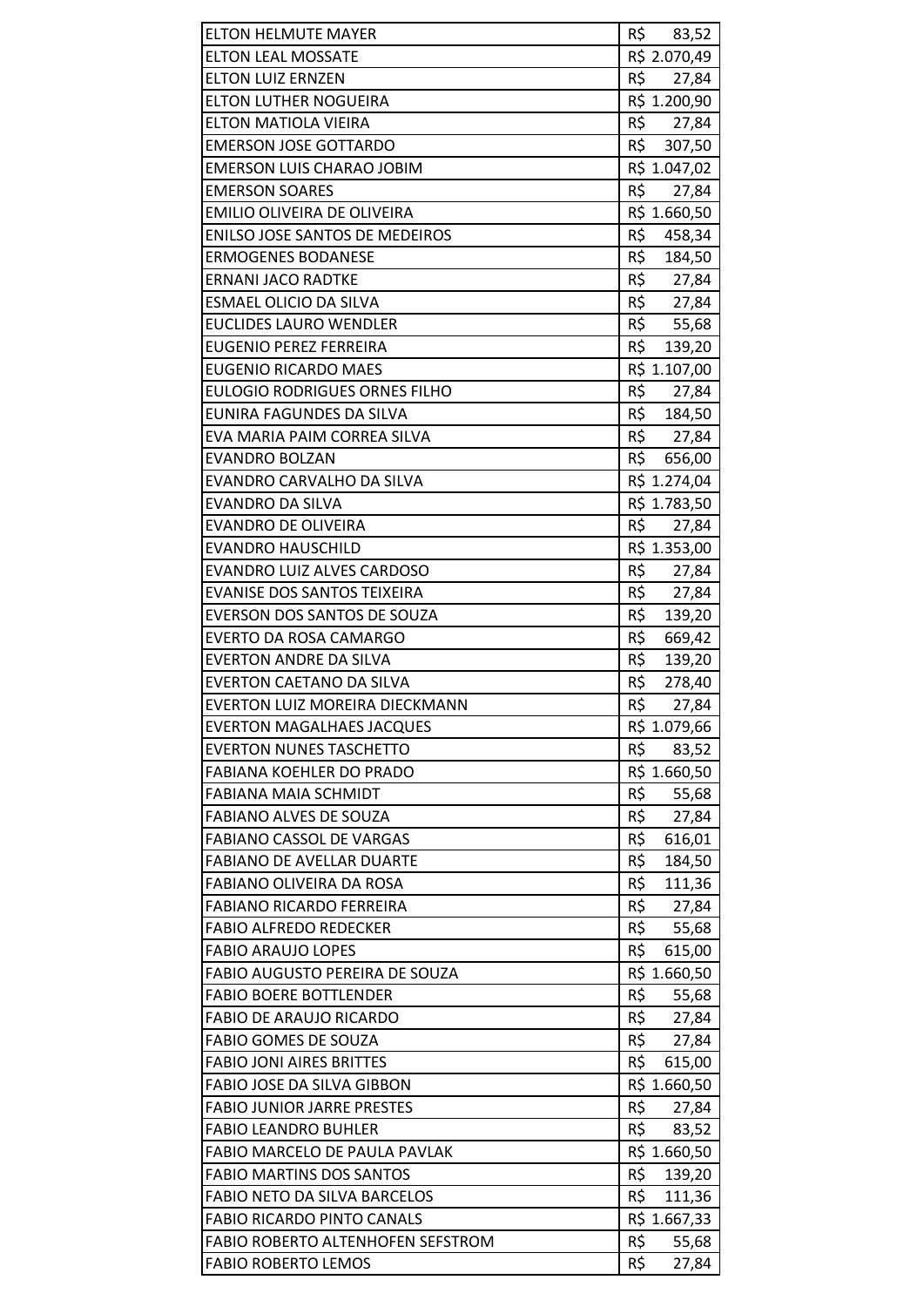| FABIO ROBERTO SANTANA DA SILVEIRA     | R\$<br>361,92<br>R\$ |
|---------------------------------------|----------------------|
| <b>FABIO TONDIM DE OLIVEIRA</b>       | 111,36               |
| <b>FABIOLA DE OLIVEIRA RIBAS</b>      | R\$<br>375,83<br>R\$ |
| <b>FABRICIO SPIERING</b>              | 55,68                |
| <b>FABRIZIO SOARES DELGADO</b>        | R\$ 2.214,00         |
| FELIPE AGOSTINHO CAIMI                | R\$<br>222,72        |
| FELIPE AMADOR TAMANINI                | R\$<br>111,36        |
| FELIPE ANTONIO MAINARDI               | R\$<br>139,20        |
| <b>FELIPE BRACHT</b>                  | R\$<br>391,02        |
| <b>FELIPE CORDEIRO PANAZZOLO</b>      | R\$<br>334,08        |
| FELIPE COSTA DA CUNHA                 | R\$<br>111,36        |
| FELIPE DALTROZO DA MOTTA              | R\$<br>369,00        |
| <b>FELIPE KERCHER</b>                 | R\$ 1.660,50         |
| <b>FELIPE LAMB WERNER</b>             | R\$ 1.477,01         |
| <b>FELIPE RIBEIRO DE FREITAS</b>      | R\$<br>553,50        |
| FELIPE SOUZA CAMARGO                  | R\$ 1.660,50         |
| FELIPE VIGNOL DA SILVA                | R\$ 2.214,00         |
| FERNANDA ANZILIERO GONCALVES          | R\$<br>27,84         |
| FERNANDO DA FONSECA CAMARGO           | R\$<br>27,84         |
| <b>FERNANDO GUIMARAES CAETANO</b>     | R\$<br>27,84         |
| FERNANDO KULMAN BARRETO               | R\$<br>83,52         |
| <b>FERNANDO RODRIGUES</b>             | R\$<br>27,84         |
| FERNANDO SONKO DA SILVA               | R\$<br>27,84         |
| <b>FERNANDO TRETTO</b>                | R\$<br>225,50        |
| <b>FERNANDO ZANETTI</b>               | R\$<br>55,68         |
| FILIPE MACHADO NEVES                  | R\$<br>553,50        |
| FILIPE MINUSSI ROSSI                  | R\$<br>212,34        |
| FLAMARION DA ROCHA MAIA               | R\$<br>430,50        |
| <b>FLAVIA LAURINI SILVA</b>           | R\$<br>167,04        |
| FLAVIA SANTOS DA COSTA                | R\$<br>27,84         |
| <b>FLAVIO FAERMANN BARTH</b>          | R\$<br>27,84         |
| <b>FLAVIO FERREIRA PRESSER</b>        | R\$<br>285,83        |
| <b>FLAVIO LUIZ KRAMPE</b>             | R\$<br>83,52         |
|                                       | R\$<br>27,84         |
| <b>FLAVIO ROBERTO BRASIL PRADO</b>    |                      |
| <b>FLORICIO ALEXIS GOMES MIRANDA</b>  | R\$ 1.906,50         |
| FRANCIELI ANDRESSA CAVALLI            | R\$ 2.214,00         |
| FRANCISCO GERALDO G. DE ALMEIDA       | R\$ 2.091,00         |
| <b>FRANCO CEZAR REICHSTEIN</b>        | R\$<br>55,68         |
| <b>FRANKO TELOKEN</b>                 | R\$<br>83,52         |
| <b>GABRIEL AREND</b>                  | R\$<br>389,76        |
| <b>GABRIEL BAUER NOVASKI</b>          | R\$<br>417,60        |
| <b>GABRIEL LISMAR MORGAN GREGORIO</b> | R\$<br>642,84        |
| <b>GABRIEL LUIZ VENCATO</b>           | R\$<br>27,84         |
| <b>GABRIEL MARQUES DA SILVA</b>       | R\$<br>27,84         |
| <b>GABRIEL OLIVEIRA BARBOSA</b>       | R\$ 3.259,50         |
| <b>GABRIELA DE LIMA</b>               | R\$<br>83,52         |
| <b>GABRIELA SILVEIRA RODRIGUES</b>    | R\$ 1.353,00         |
| <b>GARI BIBIANO DA ROSA CRIXEL</b>    | R\$<br>27,84         |
| <b>GELCY SCHNEIDER</b>                | R\$<br>55,68         |
| <b>GELSON LENZ</b>                    | R\$<br>738,00        |
| <b>GEOVANE DELESKI ASSIS</b>          | R\$<br>55,68         |
| <b>GEOVANE SANTOS DA SILVA</b>        | R\$<br>111,36        |
| <b>GERSON JAIME RODRIGUES</b>         | R\$<br>375,83        |
| <b>GERSON KLEIN</b>                   | R\$<br>111,36        |
| <b>GERSON LUIZ DA COSTA SILVA</b>     | R\$<br>55,68<br>R\$  |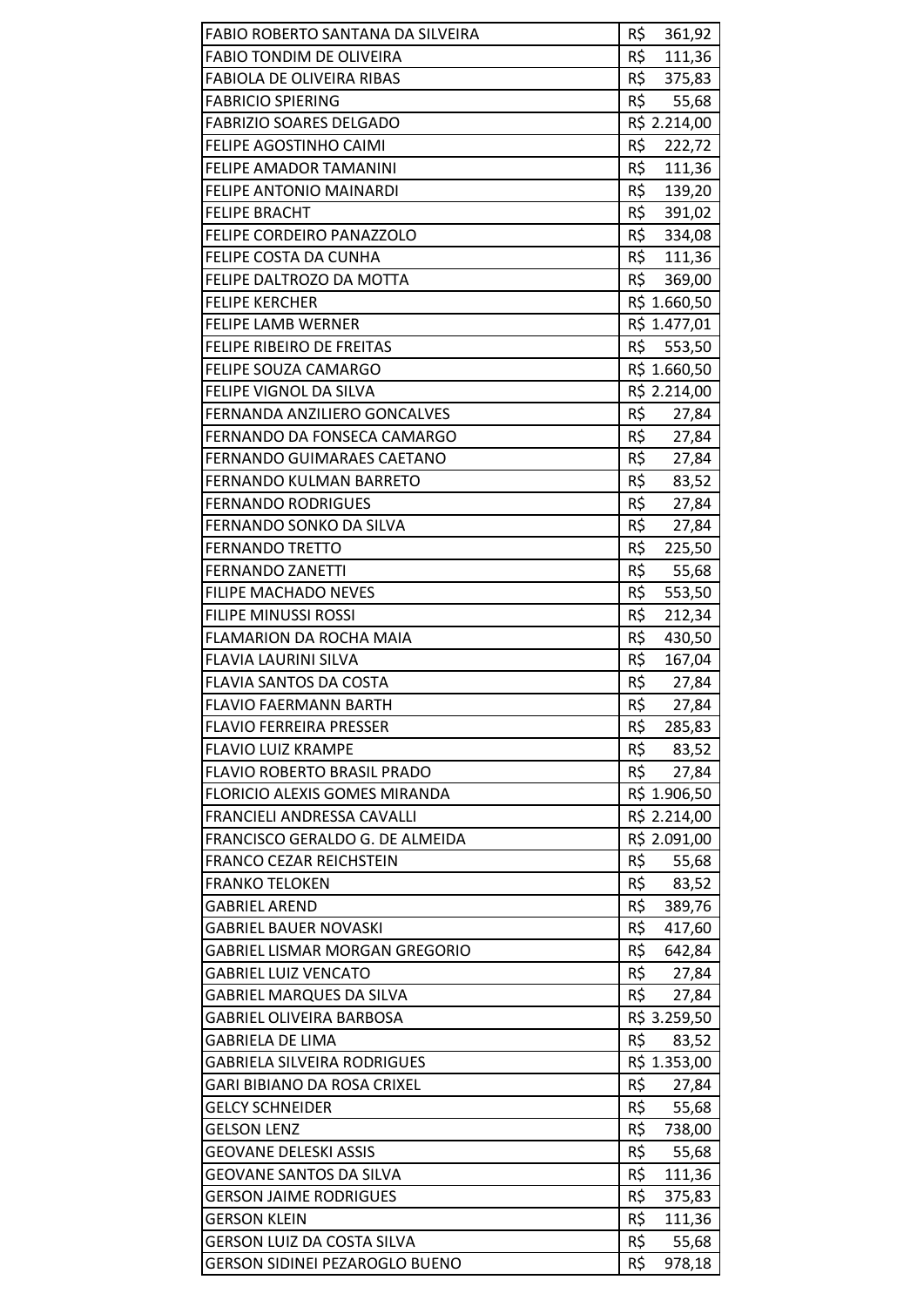| <b>GILBERTO AQUILES ROQUE</b>      | R\$<br>334,08            |
|------------------------------------|--------------------------|
| GILBERTO CORDOVA DA SILVA          | R\$<br>83,52             |
| GILBERTO DE SOUZA SILVEIRA         | R\$<br>83,52             |
| <b>GILBERTO GUILHERME ROESE</b>    | R\$ 1.107,00             |
| <b>GILBERTO LARSEN ORIQUES</b>     | R\$<br>83,52             |
| <b>GILBERTO RAFAEL HENZ</b>        | R\$<br>55,68             |
| <b>GILBERTO SOARES GALVAO</b>      | R\$<br>27,84             |
| <b>GILMAR DE MOURA</b>             | R\$<br>692,70            |
| GILNEI DA SILVA MACHADO            | $R\overline{5}$<br>27,84 |
| GILVAN DINIZ TAYLOR DE ALMEIDA     | R\$<br>268,02            |
| <b>GIORGIO BENHUR RUI MASTELLA</b> | R\$<br>984,00            |
| <b>GIORGIO OSORIO NEVES</b>        | R\$<br>307,50            |
| <b>GIOSEPE MAINO BICA</b>          | R\$ 1.722,00             |
| GIOVANI DA SILVA FORNARI           | R\$<br>417,60            |
| GIOVANI DE OLIVEIRA                | R\$ 83,52                |
| <b>GIOVANI MARTINS DE SOUZA</b>    | R\$ 560,33               |
| GIOVANI PEDROSO DA SILVA           | R\$<br>268,02            |
| <b>GIOVANI TRICAI</b>              | R\$ 3.136,50             |
| GIOVANNI SANT ANNA BRUM            | R\$<br>278,40            |
| GISLAINE DE BORBA MELO FORTE       | R\$ 2.214,00             |
| <b>GIVANILDO JOSE DOS ANJOS</b>    | R\$ 1.911,06             |
| GLADES MARIA LEAL PERUFO           | R\$<br>27,84             |
| <b>GLEISON BURATTI</b>             | $R\zeta$<br>55,68        |
| GLENIO LUIZ MOMBACH                | R\$ 1.660,50             |
| GLENIO NEUBAUER GARCIA             | R\$<br>27,84             |
| GUILHERME ALEXANDRE BATISTA WOBETO | R\$<br>111,36            |
| GUILHERME DA SILVA GUTLER          | R\$ 1.230,00             |
| <b>GUILHERME DE AZAMBUJA FEIX</b>  | R\$<br>55,68             |
| GUILHERME DE OLIVEIRA SANTOS       | R\$<br>27,84             |
| <b>GUILHERME FREIBERGER</b>        | R\$ 1.168,50             |
| <b>GUILHERME IGNACIO CABELLO</b>   | R\$<br>55,68             |
| <b>GUILHERME LUIZ LOPES</b>        | R\$<br>55,68             |
| <b>GUILHERME PAIVA GOMES</b>       | R\$ 1.565,34             |
| <b>GUSTAVO DA SILVA</b>            | R\$<br>922,50            |
| <b>GUSTAVO GRAMS TEIXEIRA</b>      | R\$<br>167,04            |
| <b>GUSTAVO KERSCHNER AMODEU</b>    | R\$<br>27,84             |
| <b>GUSTAVO RADA PRADELLA</b>       | R\$<br>307,50            |
| <b>GUSTAVO RUCKS</b>               | R\$<br>55,68             |
| <b>GUSTAVO ZANIOL MARSILIO</b>     | R\$<br>55,68             |
| HEBER ELISEU DA ROSA PIRES         | R\$<br>27,84             |
| <b>HEINI PAULO MULLER</b>          | R\$<br>27,84             |
| <b>HELENO ZANDONAI</b>             | R\$<br>27,84             |
| <b>HELIO DELLAZARI JUNIOR</b>      | R\$<br>55,68             |
| <b>HENRIQUE ANTUNES WEDIG</b>      | R\$<br>584,64            |
| <b>HERBI DINEI KLEIN</b>           | R\$ 2.214,00             |
| <b>HERMES JOSE BATISTELLA</b>      | R\$<br>83,52             |
| HILSON ORESTES PETER JUNIOR        | R\$<br>83,52             |
| HILTON DE BRITO                    | R\$<br>111,36            |
| HUDINI CHIARAMONTE MACIEL          | R\$<br>111,36            |
| <b>HUGO ADRIANO OGLIARI</b>        | R\$<br>27,84             |
| HUMBERTO PINHEIRO DA COSTA         | R\$<br>27,84             |
| <b>IGOR BUENO BOBEK</b>            | R\$<br>640,32            |
| <b>IGOR SANTOS ELIAS</b>           | R\$<br>139,20            |
| <b>IGOR XAVIER DE FIGUEIREDO</b>   | R\$ 1.968,00             |
| ILDA ELISANGELA SOUZA GRASS        | R\$ 1.911,06             |
| <b>INAJA MACIEL RAMOS</b>          | R\$<br>27,84             |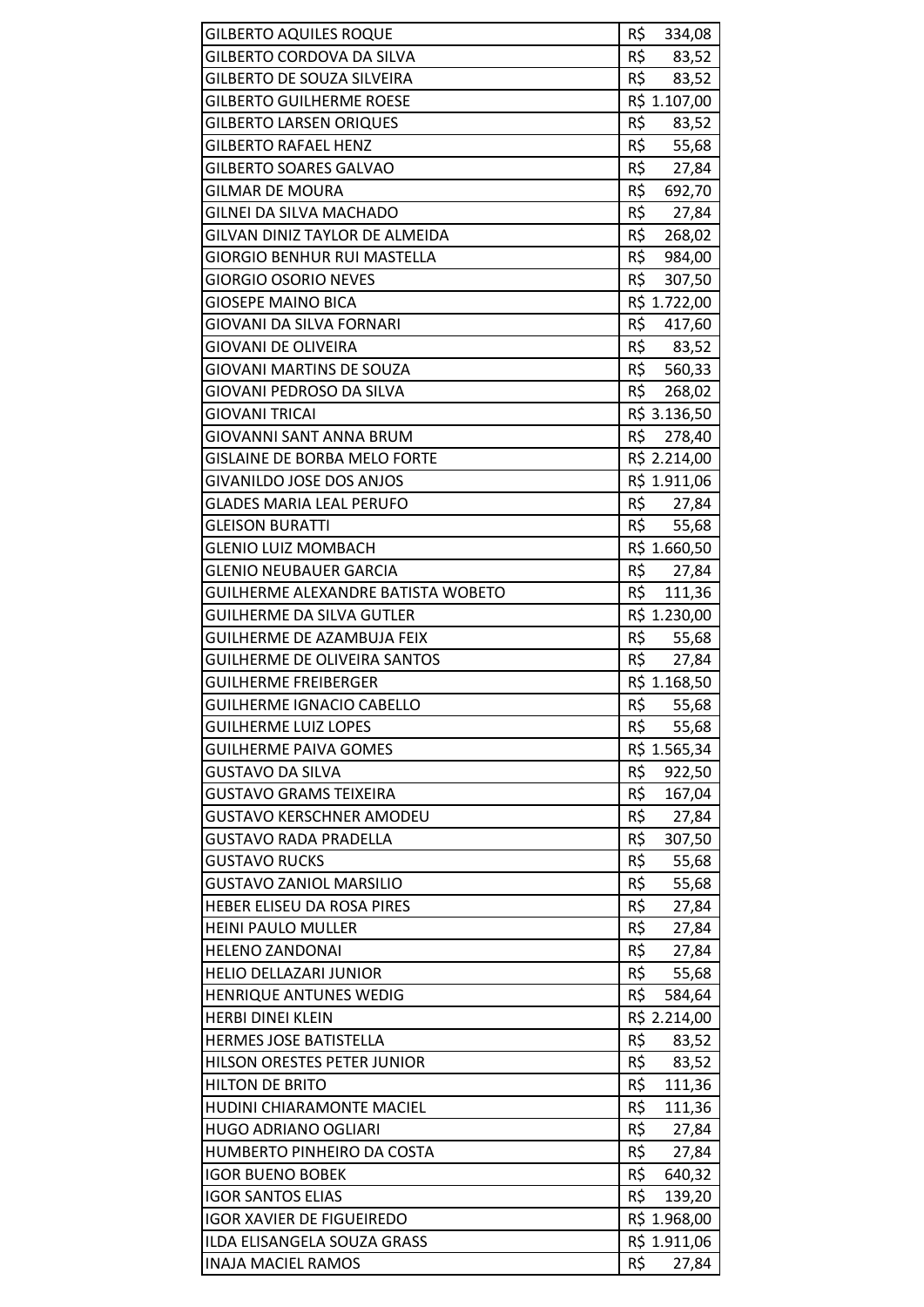| R\$<br><b>IRENO LOUREIRO DORNELLES NETO</b><br>222,72<br>ISABEL CRISTINA DA CRUZ DRESCH<br>R\$<br>184,50<br>R\$<br><b>ISRAEL BAUM COELHO</b><br>612,48<br>R\$<br><b>ISRAEL DIEGO PINTO MARTINS</b><br>139,20<br>R\$<br><b>IURI SANT ANA PACICO</b><br>194,88<br>R\$<br><b>IVAN PAULO CORTELETTI</b><br>27,84<br>R\$<br><b>IVAN SILVA DE AGUIAR</b><br>27,84<br>R\$<br>83,52<br><b>IVAN SILVA DE OLIVEIRA</b><br>R\$<br><b>IVANIR MEDEIRO DE AVILA</b><br>765,84<br>R\$<br><b>IVANOR ADELAR PETTER</b><br>306,24<br>R\$<br><b>IVELIZE BABICZ</b><br>55,68<br>R\$<br><b>IVO ANTONIO SOBIS</b><br>27,84<br>R\$<br><b>IVO MARIO NALIN</b><br>83,52<br>R\$<br><b>IVO RICARDO PITZER RASIA</b><br>55,68<br>R\$<br>306,24<br>JACKSON ANDREI FLORES MACHADO<br>R\$<br><b>JACKSON VICENTE BOTTON</b><br>83,52<br>R\$ 1.660,50<br>JADER MAYER DA SILVA<br>R\$ 1.257,84<br><b>JAIME DOS SANTOS GONCALVES</b><br>R\$ 1.559,52<br>JAIR ALFREDO ANTONIO CARVALHO<br>JAIR CORSETTI MACHADO<br>R\$ 417,60<br>R\$<br><b>JAIR GHISOLFI</b><br>111,36<br>R\$<br><b>JAIR JABLONSKI</b><br>553,50<br>R\$ 1.660,50<br><b>JAIRO ARAUJO RODRIGUES</b><br>R\$<br><b>JAIRO DOTTO DA SILVA</b><br>451,00<br>R\$<br>JAIRO FERRAZ DE OLIVEIRA<br>55,68<br>R\$<br>JAIRO QUADROS VALENTI JUNIOR<br>184,50<br>R\$<br><b>JANAINA TORRES DUARTE</b><br>27,84<br>R\$<br><b>JAQUELINE CASTRO BORGES</b><br>222,72<br>R\$<br><b>JAQUES ALEX TANSCHEIT</b><br>111,36<br>R\$ 1.911,06<br><b>JAQUES DE LIMA OLIVEIRA</b><br>JARBAS ARY DE OLIVEIRA<br>R\$<br>55,68<br>JAURO ROSA DO NASCIMENTO<br>R\$<br>139,20<br>R\$<br>JAYME SIDNEY LEMOS JUNIOR<br>167,04<br>R\$<br><b>JEAN CARLOS MACHADO</b><br>27,84<br>JEFERSON BRUCKCHEN SCHONARDIE<br>R\$ 1.237,34<br>R\$<br>55,68<br>JEFERSON DA VEIGA DE OLIVEIRA<br>JEFERSON DELGADO DA SILVA<br>R\$<br>194,88<br>R\$<br>JEFERSON ELIAS KASPER<br>815,70<br>R\$<br><b>JEFERSON SILVEIRA</b><br>584,64<br>R\$<br>JEFERSON TRESSOLDI<br>83,52<br>R\$<br>246,00<br><b>JERRI ANTONIO TATSCH</b><br>R\$<br>JERRI AURI ASSUMPCAO DA SILVA<br>27,84<br>R\$<br>563,88<br><b>JERSON BARBOZA VINHAS</b><br>R\$<br><b>JESUM CARLOS CARVALHO</b><br>111,36<br>R\$ 1.660,50<br>JOAO ALBERTO SANTIAGO ALVES<br>R\$<br>JOAO ALFREDO SOARES DA SILVA<br>55,68<br>JOAO ANTONIO STEFFEN<br>R\$ 2.214,00<br>R\$<br>JOAO BATISTA CORIM DA ROSA<br>673,72<br>R\$<br>JOAO BATISTA DOS SANTOS MACIEL<br>27,84<br>R\$<br>JOAO BATISTA FAGUNDES DE CARVALHO<br>111,36<br>R\$<br>111,36<br>JOAO BATISTA PEREIRA | R\$<br>27,84<br>R\$<br>167,04 | JOAO BATISTA SOLIGO SOARES<br><b>JOAO CARLOS DE MATTOS</b><br><b>JOAO CARLOS KONRAD JARDIM</b><br>R\$ 1.414,50 |                               |               |
|--------------------------------------------------------------------------------------------------------------------------------------------------------------------------------------------------------------------------------------------------------------------------------------------------------------------------------------------------------------------------------------------------------------------------------------------------------------------------------------------------------------------------------------------------------------------------------------------------------------------------------------------------------------------------------------------------------------------------------------------------------------------------------------------------------------------------------------------------------------------------------------------------------------------------------------------------------------------------------------------------------------------------------------------------------------------------------------------------------------------------------------------------------------------------------------------------------------------------------------------------------------------------------------------------------------------------------------------------------------------------------------------------------------------------------------------------------------------------------------------------------------------------------------------------------------------------------------------------------------------------------------------------------------------------------------------------------------------------------------------------------------------------------------------------------------------------------------------------------------------------------------------------------------------------------------------------------------------------------------------------------------------------------------------------------------------------------------------------------------------------------------------------------------------------------------------------------------------------------------------------------------------------------------------------------------------------------------------------------------------------------------------------------------------------------------------------------------------------------------------|-------------------------------|----------------------------------------------------------------------------------------------------------------|-------------------------------|---------------|
|                                                                                                                                                                                                                                                                                                                                                                                                                                                                                                                                                                                                                                                                                                                                                                                                                                                                                                                                                                                                                                                                                                                                                                                                                                                                                                                                                                                                                                                                                                                                                                                                                                                                                                                                                                                                                                                                                                                                                                                                                                                                                                                                                                                                                                                                                                                                                                                                                                                                                            |                               |                                                                                                                | <b>INRI MORALES BENEDETTI</b> | R\$<br>194,88 |
|                                                                                                                                                                                                                                                                                                                                                                                                                                                                                                                                                                                                                                                                                                                                                                                                                                                                                                                                                                                                                                                                                                                                                                                                                                                                                                                                                                                                                                                                                                                                                                                                                                                                                                                                                                                                                                                                                                                                                                                                                                                                                                                                                                                                                                                                                                                                                                                                                                                                                            |                               |                                                                                                                |                               |               |
|                                                                                                                                                                                                                                                                                                                                                                                                                                                                                                                                                                                                                                                                                                                                                                                                                                                                                                                                                                                                                                                                                                                                                                                                                                                                                                                                                                                                                                                                                                                                                                                                                                                                                                                                                                                                                                                                                                                                                                                                                                                                                                                                                                                                                                                                                                                                                                                                                                                                                            |                               |                                                                                                                |                               |               |
|                                                                                                                                                                                                                                                                                                                                                                                                                                                                                                                                                                                                                                                                                                                                                                                                                                                                                                                                                                                                                                                                                                                                                                                                                                                                                                                                                                                                                                                                                                                                                                                                                                                                                                                                                                                                                                                                                                                                                                                                                                                                                                                                                                                                                                                                                                                                                                                                                                                                                            |                               |                                                                                                                |                               |               |
|                                                                                                                                                                                                                                                                                                                                                                                                                                                                                                                                                                                                                                                                                                                                                                                                                                                                                                                                                                                                                                                                                                                                                                                                                                                                                                                                                                                                                                                                                                                                                                                                                                                                                                                                                                                                                                                                                                                                                                                                                                                                                                                                                                                                                                                                                                                                                                                                                                                                                            |                               |                                                                                                                |                               |               |
|                                                                                                                                                                                                                                                                                                                                                                                                                                                                                                                                                                                                                                                                                                                                                                                                                                                                                                                                                                                                                                                                                                                                                                                                                                                                                                                                                                                                                                                                                                                                                                                                                                                                                                                                                                                                                                                                                                                                                                                                                                                                                                                                                                                                                                                                                                                                                                                                                                                                                            |                               |                                                                                                                |                               |               |
|                                                                                                                                                                                                                                                                                                                                                                                                                                                                                                                                                                                                                                                                                                                                                                                                                                                                                                                                                                                                                                                                                                                                                                                                                                                                                                                                                                                                                                                                                                                                                                                                                                                                                                                                                                                                                                                                                                                                                                                                                                                                                                                                                                                                                                                                                                                                                                                                                                                                                            |                               |                                                                                                                |                               |               |
|                                                                                                                                                                                                                                                                                                                                                                                                                                                                                                                                                                                                                                                                                                                                                                                                                                                                                                                                                                                                                                                                                                                                                                                                                                                                                                                                                                                                                                                                                                                                                                                                                                                                                                                                                                                                                                                                                                                                                                                                                                                                                                                                                                                                                                                                                                                                                                                                                                                                                            |                               |                                                                                                                |                               |               |
|                                                                                                                                                                                                                                                                                                                                                                                                                                                                                                                                                                                                                                                                                                                                                                                                                                                                                                                                                                                                                                                                                                                                                                                                                                                                                                                                                                                                                                                                                                                                                                                                                                                                                                                                                                                                                                                                                                                                                                                                                                                                                                                                                                                                                                                                                                                                                                                                                                                                                            |                               |                                                                                                                |                               |               |
|                                                                                                                                                                                                                                                                                                                                                                                                                                                                                                                                                                                                                                                                                                                                                                                                                                                                                                                                                                                                                                                                                                                                                                                                                                                                                                                                                                                                                                                                                                                                                                                                                                                                                                                                                                                                                                                                                                                                                                                                                                                                                                                                                                                                                                                                                                                                                                                                                                                                                            |                               |                                                                                                                |                               |               |
|                                                                                                                                                                                                                                                                                                                                                                                                                                                                                                                                                                                                                                                                                                                                                                                                                                                                                                                                                                                                                                                                                                                                                                                                                                                                                                                                                                                                                                                                                                                                                                                                                                                                                                                                                                                                                                                                                                                                                                                                                                                                                                                                                                                                                                                                                                                                                                                                                                                                                            |                               |                                                                                                                |                               |               |
|                                                                                                                                                                                                                                                                                                                                                                                                                                                                                                                                                                                                                                                                                                                                                                                                                                                                                                                                                                                                                                                                                                                                                                                                                                                                                                                                                                                                                                                                                                                                                                                                                                                                                                                                                                                                                                                                                                                                                                                                                                                                                                                                                                                                                                                                                                                                                                                                                                                                                            |                               |                                                                                                                |                               |               |
|                                                                                                                                                                                                                                                                                                                                                                                                                                                                                                                                                                                                                                                                                                                                                                                                                                                                                                                                                                                                                                                                                                                                                                                                                                                                                                                                                                                                                                                                                                                                                                                                                                                                                                                                                                                                                                                                                                                                                                                                                                                                                                                                                                                                                                                                                                                                                                                                                                                                                            |                               |                                                                                                                |                               |               |
|                                                                                                                                                                                                                                                                                                                                                                                                                                                                                                                                                                                                                                                                                                                                                                                                                                                                                                                                                                                                                                                                                                                                                                                                                                                                                                                                                                                                                                                                                                                                                                                                                                                                                                                                                                                                                                                                                                                                                                                                                                                                                                                                                                                                                                                                                                                                                                                                                                                                                            |                               |                                                                                                                |                               |               |
|                                                                                                                                                                                                                                                                                                                                                                                                                                                                                                                                                                                                                                                                                                                                                                                                                                                                                                                                                                                                                                                                                                                                                                                                                                                                                                                                                                                                                                                                                                                                                                                                                                                                                                                                                                                                                                                                                                                                                                                                                                                                                                                                                                                                                                                                                                                                                                                                                                                                                            |                               |                                                                                                                |                               |               |
|                                                                                                                                                                                                                                                                                                                                                                                                                                                                                                                                                                                                                                                                                                                                                                                                                                                                                                                                                                                                                                                                                                                                                                                                                                                                                                                                                                                                                                                                                                                                                                                                                                                                                                                                                                                                                                                                                                                                                                                                                                                                                                                                                                                                                                                                                                                                                                                                                                                                                            |                               |                                                                                                                |                               |               |
|                                                                                                                                                                                                                                                                                                                                                                                                                                                                                                                                                                                                                                                                                                                                                                                                                                                                                                                                                                                                                                                                                                                                                                                                                                                                                                                                                                                                                                                                                                                                                                                                                                                                                                                                                                                                                                                                                                                                                                                                                                                                                                                                                                                                                                                                                                                                                                                                                                                                                            |                               |                                                                                                                |                               |               |
|                                                                                                                                                                                                                                                                                                                                                                                                                                                                                                                                                                                                                                                                                                                                                                                                                                                                                                                                                                                                                                                                                                                                                                                                                                                                                                                                                                                                                                                                                                                                                                                                                                                                                                                                                                                                                                                                                                                                                                                                                                                                                                                                                                                                                                                                                                                                                                                                                                                                                            |                               |                                                                                                                |                               |               |
|                                                                                                                                                                                                                                                                                                                                                                                                                                                                                                                                                                                                                                                                                                                                                                                                                                                                                                                                                                                                                                                                                                                                                                                                                                                                                                                                                                                                                                                                                                                                                                                                                                                                                                                                                                                                                                                                                                                                                                                                                                                                                                                                                                                                                                                                                                                                                                                                                                                                                            |                               |                                                                                                                |                               |               |
|                                                                                                                                                                                                                                                                                                                                                                                                                                                                                                                                                                                                                                                                                                                                                                                                                                                                                                                                                                                                                                                                                                                                                                                                                                                                                                                                                                                                                                                                                                                                                                                                                                                                                                                                                                                                                                                                                                                                                                                                                                                                                                                                                                                                                                                                                                                                                                                                                                                                                            |                               |                                                                                                                |                               |               |
|                                                                                                                                                                                                                                                                                                                                                                                                                                                                                                                                                                                                                                                                                                                                                                                                                                                                                                                                                                                                                                                                                                                                                                                                                                                                                                                                                                                                                                                                                                                                                                                                                                                                                                                                                                                                                                                                                                                                                                                                                                                                                                                                                                                                                                                                                                                                                                                                                                                                                            |                               |                                                                                                                |                               |               |
|                                                                                                                                                                                                                                                                                                                                                                                                                                                                                                                                                                                                                                                                                                                                                                                                                                                                                                                                                                                                                                                                                                                                                                                                                                                                                                                                                                                                                                                                                                                                                                                                                                                                                                                                                                                                                                                                                                                                                                                                                                                                                                                                                                                                                                                                                                                                                                                                                                                                                            |                               |                                                                                                                |                               |               |
|                                                                                                                                                                                                                                                                                                                                                                                                                                                                                                                                                                                                                                                                                                                                                                                                                                                                                                                                                                                                                                                                                                                                                                                                                                                                                                                                                                                                                                                                                                                                                                                                                                                                                                                                                                                                                                                                                                                                                                                                                                                                                                                                                                                                                                                                                                                                                                                                                                                                                            |                               |                                                                                                                |                               |               |
|                                                                                                                                                                                                                                                                                                                                                                                                                                                                                                                                                                                                                                                                                                                                                                                                                                                                                                                                                                                                                                                                                                                                                                                                                                                                                                                                                                                                                                                                                                                                                                                                                                                                                                                                                                                                                                                                                                                                                                                                                                                                                                                                                                                                                                                                                                                                                                                                                                                                                            |                               |                                                                                                                |                               |               |
|                                                                                                                                                                                                                                                                                                                                                                                                                                                                                                                                                                                                                                                                                                                                                                                                                                                                                                                                                                                                                                                                                                                                                                                                                                                                                                                                                                                                                                                                                                                                                                                                                                                                                                                                                                                                                                                                                                                                                                                                                                                                                                                                                                                                                                                                                                                                                                                                                                                                                            |                               |                                                                                                                |                               |               |
|                                                                                                                                                                                                                                                                                                                                                                                                                                                                                                                                                                                                                                                                                                                                                                                                                                                                                                                                                                                                                                                                                                                                                                                                                                                                                                                                                                                                                                                                                                                                                                                                                                                                                                                                                                                                                                                                                                                                                                                                                                                                                                                                                                                                                                                                                                                                                                                                                                                                                            |                               |                                                                                                                |                               |               |
|                                                                                                                                                                                                                                                                                                                                                                                                                                                                                                                                                                                                                                                                                                                                                                                                                                                                                                                                                                                                                                                                                                                                                                                                                                                                                                                                                                                                                                                                                                                                                                                                                                                                                                                                                                                                                                                                                                                                                                                                                                                                                                                                                                                                                                                                                                                                                                                                                                                                                            |                               |                                                                                                                |                               |               |
|                                                                                                                                                                                                                                                                                                                                                                                                                                                                                                                                                                                                                                                                                                                                                                                                                                                                                                                                                                                                                                                                                                                                                                                                                                                                                                                                                                                                                                                                                                                                                                                                                                                                                                                                                                                                                                                                                                                                                                                                                                                                                                                                                                                                                                                                                                                                                                                                                                                                                            |                               |                                                                                                                |                               |               |
|                                                                                                                                                                                                                                                                                                                                                                                                                                                                                                                                                                                                                                                                                                                                                                                                                                                                                                                                                                                                                                                                                                                                                                                                                                                                                                                                                                                                                                                                                                                                                                                                                                                                                                                                                                                                                                                                                                                                                                                                                                                                                                                                                                                                                                                                                                                                                                                                                                                                                            |                               |                                                                                                                |                               |               |
|                                                                                                                                                                                                                                                                                                                                                                                                                                                                                                                                                                                                                                                                                                                                                                                                                                                                                                                                                                                                                                                                                                                                                                                                                                                                                                                                                                                                                                                                                                                                                                                                                                                                                                                                                                                                                                                                                                                                                                                                                                                                                                                                                                                                                                                                                                                                                                                                                                                                                            |                               |                                                                                                                |                               |               |
|                                                                                                                                                                                                                                                                                                                                                                                                                                                                                                                                                                                                                                                                                                                                                                                                                                                                                                                                                                                                                                                                                                                                                                                                                                                                                                                                                                                                                                                                                                                                                                                                                                                                                                                                                                                                                                                                                                                                                                                                                                                                                                                                                                                                                                                                                                                                                                                                                                                                                            |                               |                                                                                                                |                               |               |
|                                                                                                                                                                                                                                                                                                                                                                                                                                                                                                                                                                                                                                                                                                                                                                                                                                                                                                                                                                                                                                                                                                                                                                                                                                                                                                                                                                                                                                                                                                                                                                                                                                                                                                                                                                                                                                                                                                                                                                                                                                                                                                                                                                                                                                                                                                                                                                                                                                                                                            |                               |                                                                                                                |                               |               |
|                                                                                                                                                                                                                                                                                                                                                                                                                                                                                                                                                                                                                                                                                                                                                                                                                                                                                                                                                                                                                                                                                                                                                                                                                                                                                                                                                                                                                                                                                                                                                                                                                                                                                                                                                                                                                                                                                                                                                                                                                                                                                                                                                                                                                                                                                                                                                                                                                                                                                            |                               |                                                                                                                |                               |               |
|                                                                                                                                                                                                                                                                                                                                                                                                                                                                                                                                                                                                                                                                                                                                                                                                                                                                                                                                                                                                                                                                                                                                                                                                                                                                                                                                                                                                                                                                                                                                                                                                                                                                                                                                                                                                                                                                                                                                                                                                                                                                                                                                                                                                                                                                                                                                                                                                                                                                                            |                               |                                                                                                                |                               |               |
|                                                                                                                                                                                                                                                                                                                                                                                                                                                                                                                                                                                                                                                                                                                                                                                                                                                                                                                                                                                                                                                                                                                                                                                                                                                                                                                                                                                                                                                                                                                                                                                                                                                                                                                                                                                                                                                                                                                                                                                                                                                                                                                                                                                                                                                                                                                                                                                                                                                                                            |                               |                                                                                                                |                               |               |
|                                                                                                                                                                                                                                                                                                                                                                                                                                                                                                                                                                                                                                                                                                                                                                                                                                                                                                                                                                                                                                                                                                                                                                                                                                                                                                                                                                                                                                                                                                                                                                                                                                                                                                                                                                                                                                                                                                                                                                                                                                                                                                                                                                                                                                                                                                                                                                                                                                                                                            |                               |                                                                                                                |                               |               |
|                                                                                                                                                                                                                                                                                                                                                                                                                                                                                                                                                                                                                                                                                                                                                                                                                                                                                                                                                                                                                                                                                                                                                                                                                                                                                                                                                                                                                                                                                                                                                                                                                                                                                                                                                                                                                                                                                                                                                                                                                                                                                                                                                                                                                                                                                                                                                                                                                                                                                            |                               |                                                                                                                |                               |               |
|                                                                                                                                                                                                                                                                                                                                                                                                                                                                                                                                                                                                                                                                                                                                                                                                                                                                                                                                                                                                                                                                                                                                                                                                                                                                                                                                                                                                                                                                                                                                                                                                                                                                                                                                                                                                                                                                                                                                                                                                                                                                                                                                                                                                                                                                                                                                                                                                                                                                                            |                               |                                                                                                                |                               |               |
|                                                                                                                                                                                                                                                                                                                                                                                                                                                                                                                                                                                                                                                                                                                                                                                                                                                                                                                                                                                                                                                                                                                                                                                                                                                                                                                                                                                                                                                                                                                                                                                                                                                                                                                                                                                                                                                                                                                                                                                                                                                                                                                                                                                                                                                                                                                                                                                                                                                                                            |                               |                                                                                                                |                               |               |
|                                                                                                                                                                                                                                                                                                                                                                                                                                                                                                                                                                                                                                                                                                                                                                                                                                                                                                                                                                                                                                                                                                                                                                                                                                                                                                                                                                                                                                                                                                                                                                                                                                                                                                                                                                                                                                                                                                                                                                                                                                                                                                                                                                                                                                                                                                                                                                                                                                                                                            |                               |                                                                                                                |                               |               |
|                                                                                                                                                                                                                                                                                                                                                                                                                                                                                                                                                                                                                                                                                                                                                                                                                                                                                                                                                                                                                                                                                                                                                                                                                                                                                                                                                                                                                                                                                                                                                                                                                                                                                                                                                                                                                                                                                                                                                                                                                                                                                                                                                                                                                                                                                                                                                                                                                                                                                            |                               |                                                                                                                |                               |               |
|                                                                                                                                                                                                                                                                                                                                                                                                                                                                                                                                                                                                                                                                                                                                                                                                                                                                                                                                                                                                                                                                                                                                                                                                                                                                                                                                                                                                                                                                                                                                                                                                                                                                                                                                                                                                                                                                                                                                                                                                                                                                                                                                                                                                                                                                                                                                                                                                                                                                                            |                               |                                                                                                                |                               |               |
|                                                                                                                                                                                                                                                                                                                                                                                                                                                                                                                                                                                                                                                                                                                                                                                                                                                                                                                                                                                                                                                                                                                                                                                                                                                                                                                                                                                                                                                                                                                                                                                                                                                                                                                                                                                                                                                                                                                                                                                                                                                                                                                                                                                                                                                                                                                                                                                                                                                                                            |                               |                                                                                                                |                               |               |
|                                                                                                                                                                                                                                                                                                                                                                                                                                                                                                                                                                                                                                                                                                                                                                                                                                                                                                                                                                                                                                                                                                                                                                                                                                                                                                                                                                                                                                                                                                                                                                                                                                                                                                                                                                                                                                                                                                                                                                                                                                                                                                                                                                                                                                                                                                                                                                                                                                                                                            |                               |                                                                                                                |                               |               |
|                                                                                                                                                                                                                                                                                                                                                                                                                                                                                                                                                                                                                                                                                                                                                                                                                                                                                                                                                                                                                                                                                                                                                                                                                                                                                                                                                                                                                                                                                                                                                                                                                                                                                                                                                                                                                                                                                                                                                                                                                                                                                                                                                                                                                                                                                                                                                                                                                                                                                            |                               |                                                                                                                |                               |               |
|                                                                                                                                                                                                                                                                                                                                                                                                                                                                                                                                                                                                                                                                                                                                                                                                                                                                                                                                                                                                                                                                                                                                                                                                                                                                                                                                                                                                                                                                                                                                                                                                                                                                                                                                                                                                                                                                                                                                                                                                                                                                                                                                                                                                                                                                                                                                                                                                                                                                                            |                               |                                                                                                                |                               |               |
|                                                                                                                                                                                                                                                                                                                                                                                                                                                                                                                                                                                                                                                                                                                                                                                                                                                                                                                                                                                                                                                                                                                                                                                                                                                                                                                                                                                                                                                                                                                                                                                                                                                                                                                                                                                                                                                                                                                                                                                                                                                                                                                                                                                                                                                                                                                                                                                                                                                                                            |                               |                                                                                                                |                               |               |
|                                                                                                                                                                                                                                                                                                                                                                                                                                                                                                                                                                                                                                                                                                                                                                                                                                                                                                                                                                                                                                                                                                                                                                                                                                                                                                                                                                                                                                                                                                                                                                                                                                                                                                                                                                                                                                                                                                                                                                                                                                                                                                                                                                                                                                                                                                                                                                                                                                                                                            |                               |                                                                                                                |                               |               |
|                                                                                                                                                                                                                                                                                                                                                                                                                                                                                                                                                                                                                                                                                                                                                                                                                                                                                                                                                                                                                                                                                                                                                                                                                                                                                                                                                                                                                                                                                                                                                                                                                                                                                                                                                                                                                                                                                                                                                                                                                                                                                                                                                                                                                                                                                                                                                                                                                                                                                            |                               |                                                                                                                |                               |               |
|                                                                                                                                                                                                                                                                                                                                                                                                                                                                                                                                                                                                                                                                                                                                                                                                                                                                                                                                                                                                                                                                                                                                                                                                                                                                                                                                                                                                                                                                                                                                                                                                                                                                                                                                                                                                                                                                                                                                                                                                                                                                                                                                                                                                                                                                                                                                                                                                                                                                                            |                               |                                                                                                                |                               |               |
|                                                                                                                                                                                                                                                                                                                                                                                                                                                                                                                                                                                                                                                                                                                                                                                                                                                                                                                                                                                                                                                                                                                                                                                                                                                                                                                                                                                                                                                                                                                                                                                                                                                                                                                                                                                                                                                                                                                                                                                                                                                                                                                                                                                                                                                                                                                                                                                                                                                                                            |                               |                                                                                                                |                               |               |
|                                                                                                                                                                                                                                                                                                                                                                                                                                                                                                                                                                                                                                                                                                                                                                                                                                                                                                                                                                                                                                                                                                                                                                                                                                                                                                                                                                                                                                                                                                                                                                                                                                                                                                                                                                                                                                                                                                                                                                                                                                                                                                                                                                                                                                                                                                                                                                                                                                                                                            |                               |                                                                                                                |                               |               |
|                                                                                                                                                                                                                                                                                                                                                                                                                                                                                                                                                                                                                                                                                                                                                                                                                                                                                                                                                                                                                                                                                                                                                                                                                                                                                                                                                                                                                                                                                                                                                                                                                                                                                                                                                                                                                                                                                                                                                                                                                                                                                                                                                                                                                                                                                                                                                                                                                                                                                            |                               |                                                                                                                |                               |               |
|                                                                                                                                                                                                                                                                                                                                                                                                                                                                                                                                                                                                                                                                                                                                                                                                                                                                                                                                                                                                                                                                                                                                                                                                                                                                                                                                                                                                                                                                                                                                                                                                                                                                                                                                                                                                                                                                                                                                                                                                                                                                                                                                                                                                                                                                                                                                                                                                                                                                                            |                               |                                                                                                                |                               |               |
|                                                                                                                                                                                                                                                                                                                                                                                                                                                                                                                                                                                                                                                                                                                                                                                                                                                                                                                                                                                                                                                                                                                                                                                                                                                                                                                                                                                                                                                                                                                                                                                                                                                                                                                                                                                                                                                                                                                                                                                                                                                                                                                                                                                                                                                                                                                                                                                                                                                                                            |                               |                                                                                                                |                               |               |
|                                                                                                                                                                                                                                                                                                                                                                                                                                                                                                                                                                                                                                                                                                                                                                                                                                                                                                                                                                                                                                                                                                                                                                                                                                                                                                                                                                                                                                                                                                                                                                                                                                                                                                                                                                                                                                                                                                                                                                                                                                                                                                                                                                                                                                                                                                                                                                                                                                                                                            |                               |                                                                                                                | <b>JOAO CARLOS SCHMITZ</b>    | R\$ 1.911,06  |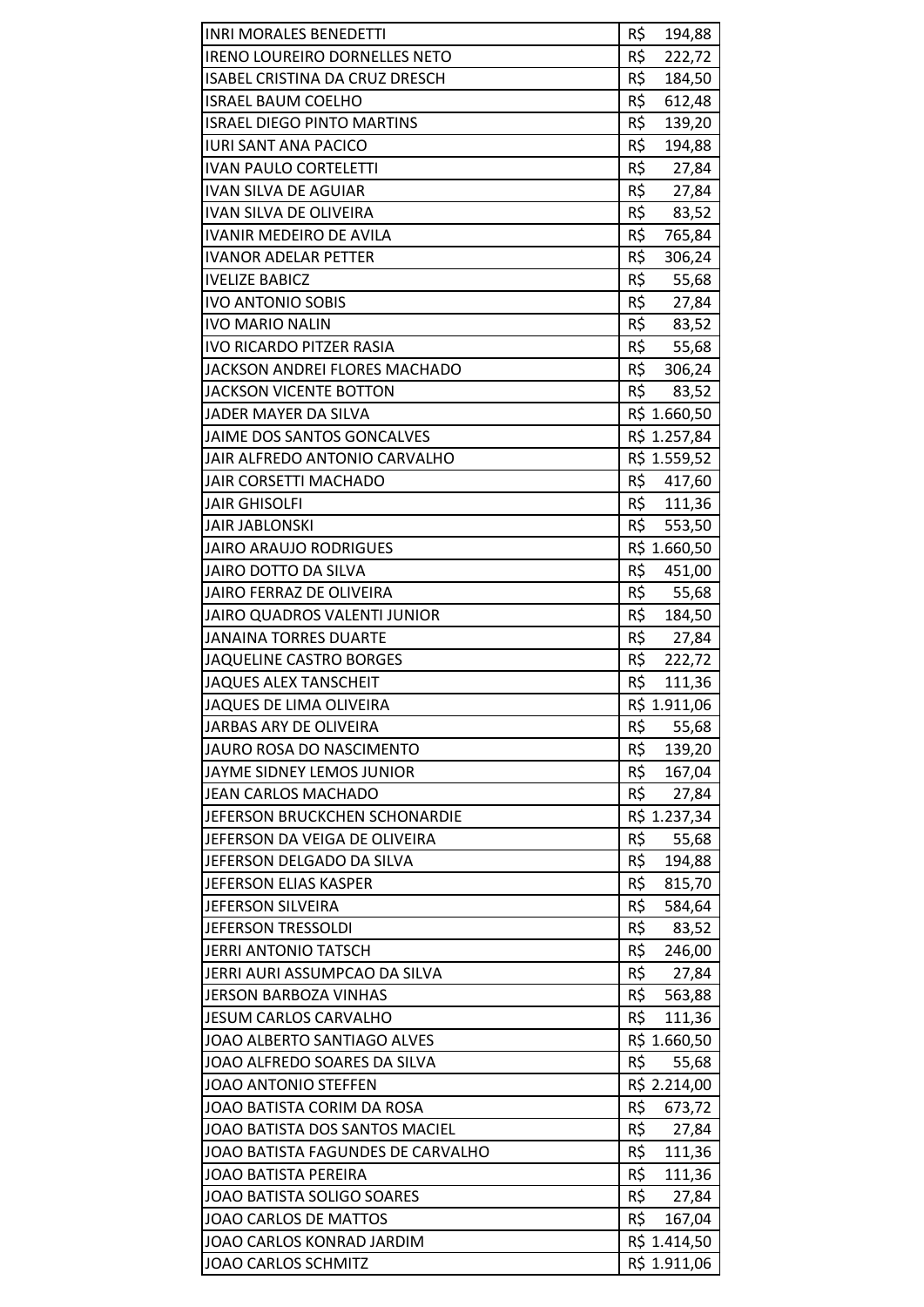| JOAO CLARO BATISTA DA SILVA          | R\$ 27,84     |
|--------------------------------------|---------------|
| JOAO GILMAR PANTA FONTOURA           | R\$<br>167,04 |
| JOAO GUSTAVO DA SILVA                | R\$ 1.660,50  |
| JOAO LUCAS CAMARGO                   | R\$<br>123,00 |
| JOAO LUIS DOS SANTOS MEDEIROS        | R\$<br>27,84  |
| <b>JOAO LUIS SCHMAEDECKE</b>         | R\$ 1.660,50  |
| JOAO LUIZ VAZ DA COSTA               | R\$<br>27,84  |
| JOAO PEDRO MONTEIRO                  | R\$<br>492,00 |
| JOAO ROBERTO VAZ DOS SANTOS          | R\$<br>27,84  |
| <b>JOAO ROGERIO OLIVEIRA</b>         | R\$<br>334,08 |
| JOAO VALTENOR EBERHARDT JUNIOR       | R\$ 55,68     |
| JOARES ROSALES SAN MARTINS           | R\$<br>375,83 |
| JOAREZ ADEMIR VIVIAN                 | R\$<br>451,00 |
| JOCEMAR ANTONIO MAGRYTA              | R\$<br>27,84  |
| JOCIVAL DE MORAES MACHADO            | R\$<br>492,00 |
| <b>JOEL CASARIL</b>                  | R\$<br>860,99 |
| <b>JOEL JUNG BONFIM</b>              | R\$<br>55,68  |
| JOEL LISSARRAGA DE FREITAS           | R\$<br>194,88 |
| JONATAN DE GODOY DA SILVEIRA         | R\$<br>445,44 |
| <b>JONATAN JOSUE ANTON</b>           | R\$<br>184,50 |
| <b>JONATAS ELIEL DOS SANTOS</b>      | R\$ 27,84     |
| JONATAS MECALA MACHADO               | R\$<br>139,20 |
| JONATHAN CARLOS DOS SANTOS           | R\$ 2.398,50  |
| JONATHAN DA ROSA PITA                | R\$ 2.767,50  |
| JONATHAN GOMES DE CARVALHO           | R\$<br>676,50 |
| <b>JONATHAN PERES ABREU</b>          | R\$<br>184,50 |
| JONE DAMACENO FARIA CORREA           | R\$<br>27,84  |
| <b>JORCELI ARAUJO NOLASCO</b>        | R\$<br>222,72 |
| JORDANA DA SILVA CASTRO BIASIBETTI   | R\$ 2.214,00  |
| JORGE ALBERTO ROQUE PINTO            | R\$<br>55,68  |
| <b>JORGE CLEDENIR LEMOS DE ABREU</b> | R\$<br>307,50 |
| JORGE DILAMAR GOULART RODRIGUES      | R\$<br>27,84  |
| <b>JORGE KOTLEWSKI</b>               | R\$<br>55,68  |
| JORGE LUIZ CAMARGO FIGUEIREDO        | R\$<br>27,84  |
| JORGE LUIZ COSTA MELO                | R\$<br>385,34 |
| <b>JORGE LUIZ PORTELLA</b>           | R\$<br>528,96 |
| <b>JOSE AIRTON DOS SANTOS</b>        | R\$<br>553,50 |
| <b>JOSE AIRTON PASETTO MARRAMON</b>  | R\$<br>55,68  |
| JOSE ALDOIR DA LUZ COSTA             | R\$<br>253,34 |
| JOSE ANTONIO CAETANO GARCIA          | R\$<br>55,68  |
| JOSE ANTONIO MARIN DE OLIVEIRA       | R\$<br>139,20 |
| JOSE CARLOS BASSAN BRAGA             | R\$ 2.214,00  |
| JOSE CLAUDIO DE ARAUJO COVALESKY     | R\$<br>27,84  |
| JOSE DELOI DAS CHAGAS PINHEIRO       | R\$<br>451,00 |
| JOSE FRANCISCO DE SOUZA              | R\$ 1.660,50  |
| JOSE HENRIQUE FRANCO DA CRUZ         | R\$ 1.660,50  |
| JOSE HENRIQUE MARINHO DA SILVA       | R\$ 1.660,50  |
| JOSE HOMERO FINAMOR PINTO            | R\$<br>27,84  |
| JOSE HORACIO SILVA DA SILVA          | R\$<br>139,20 |
| <b>JOSE IVAN DORNELLES MULER</b>     | R\$<br>83,52  |
| <b>JOSE JOAREZ REQUE</b>             | R\$<br>742,56 |
| JOSE LUIS GOMES LISBOA               | R\$ 1.007,80  |
| <b>JOSE LUIZ SOARES</b>              | R\$<br>184,50 |
| JOSE NILTON VIEIRA GIDIEL            | R\$<br>417,60 |
| <b>JOSE ORTIZ MARQUES CARDOSO</b>    | R\$<br>139,20 |
| <b>JOSE PAULO METTLER</b>            | R\$<br>222,72 |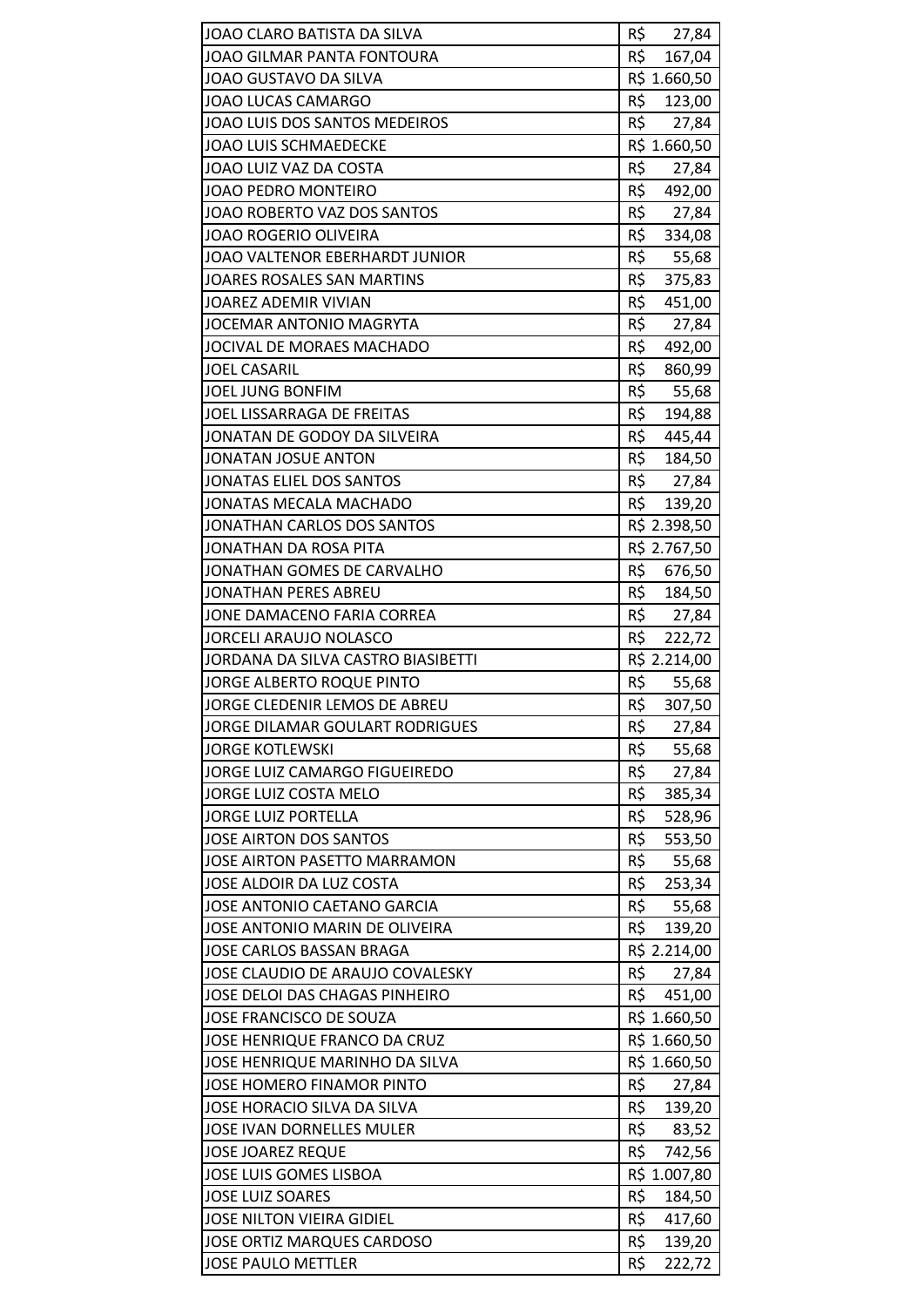| <b>JOSE RAUL BRAZ</b>                | R\$<br>651,96         |
|--------------------------------------|-----------------------|
| JOSE ROBERTO CEOLIN EPSTEIN          | R\$<br>361,92         |
| <b>JOSE ROBERTO VIANNA POERSCHKE</b> | R\$<br>751,65         |
| JOSE VALDIR MACHADO DOS SANTOS       | R\$<br>307,50         |
| <b>JOSE VICENTE SPINELLI PINTO</b>   | R\$ 1.537,50          |
| <b>JOSELIO SARAIVA</b>               | R\$<br>27,84          |
| JOSELITO MACHADO DE OLIVEIRA         | R\$<br>27,84          |
| <b>JOSIANE PISTORELLO</b>            | R\$<br>27,84          |
| JOSIEL ANTONIO PESSOA NUNES          | R\$ 1.660,50          |
| <b>JOSUE DE SOUZA SOARES</b>         | R\$<br>55,68          |
| <b>JUAREZ PEREIRA FRANCILIO</b>      | R\$ 1.107,00          |
| JUAREZ RASQUINHA                     | R\$<br>553,50         |
| <b>JUCEMAR JOSE KINAST LEAL</b>      | R\$<br>27,84          |
| <b>JUCIMAR PANCOT</b>                | R\$<br>83,52          |
| JUELMIR NUNES SARAIVA                | R\$<br>417,60         |
| <b>JULIANA CONTE ZANOTELLI</b>       | R\$<br>27,84          |
| <b>JULIANA MACHADO GASPAROTTO</b>    | R\$<br>554,00         |
| JULIANO CEZAR SIQUEIRA DO NASCIMENTO | R\$<br>334,08         |
| <b>JULIANO DE AZEVEDO BORGES</b>     | R\$<br>403,67         |
| <b>JULIANO DELESKI NAIBERT</b>       | R\$ 27,84             |
| <b>JULIANO GOULART</b>               | $R\overline{5}$ 27,84 |
| JULIANO MAFRA LEDUR                  | R\$<br>55,68          |
| <b>JULIANO MOREIRA DOS SANTOS</b>    | R\$ 1.291,50          |
| JULIO CESAR DOS S LEANDRO            | R\$ 1.353,00          |
| JUNIOR CESAR DA SILVA                | R\$ 1.911,06          |
| KAREN TATIANE PORFIRIO DOS SANTOS    | R\$<br>27,84          |
| KARLA MARINA ZIEMBOWICZ              | R\$<br>27,84          |
| KELLEN CASTRO VIANA                  | R\$<br>335,34         |
| KERLEN DE CARVALHO RIZZATI           | R\$<br>225,50         |
| KLEBER JOSE DALL AGNOL               | R\$<br>556,80         |
| LAERCIO HENRIQUE SCHUH               | R\$<br>609,18         |
| LAIR VICENTE KLEIN                   | R\$<br>430,50         |
| <b>LAIRTON SILVESTRINI</b>           | R\$<br>430,50         |
| LAURA PEREIRA GARCIA                 | R\$<br>306,24         |
| LAURO ANTONIO GAIESKI                | R\$ 1.688,34          |
| <b>LAURO DE FREITAS FLORES</b>       | R\$<br>676,50         |
| LAZARO NEUMANN DE OLIVEIRA           | R\$<br>27,84          |
| LAZIE DA COSTA DE OLIVEIRA           | R\$<br>55,68          |
| LEANDRO ARAGON CALDEIRA              | R\$ 1.230,00          |
| LEANDRO AUGUSTO MUMBACH              | R\$<br>55,68          |
| LEANDRO BIZOTTO PADILHA              | R\$<br>222,72         |
| LEANDRO BRANDAO DE AZEVEDO           | R\$ 1.353,00          |
| LEANDRO CAPITAO ROCA                 | R\$<br>584,64         |
| LEANDRO DA SILVA JANKEE              | R\$<br>61,50          |
| <b>LEANDRO DOS SANTOS</b>            | R\$<br>55,68          |
| <b>LEANDRO DOS SANTOS MENDES</b>     | R\$<br>167,04         |
| LEANDRO FELICIO OLIVEIRA             | R\$ 1.799,70          |
| LEANDRO FIORENZA CANTERLE            | R\$<br>27,84          |
| <b>LEANDRO MINUSCOLI</b>             | R\$ 1.107,00          |
| LEANDRO MOREIRA EUFRAZIO             | R\$<br>278,40         |
| <b>LEANDRO NUNES LEITE</b>           | R\$<br>27,84          |
| <b>LEANDRO PEDO</b>                  | R\$<br>553,50         |
| LEANDRO RAMOS VELLOZO                | R\$<br>375,83         |
| <b>LEANDRO RODRIGUES DOYLE</b>       | R\$ 1.660,50          |
| LEANDRO SILVA MENEZES                | R\$<br>55,68          |
| LEANDRO VALENTE NICOLAU              | R\$<br>55,68          |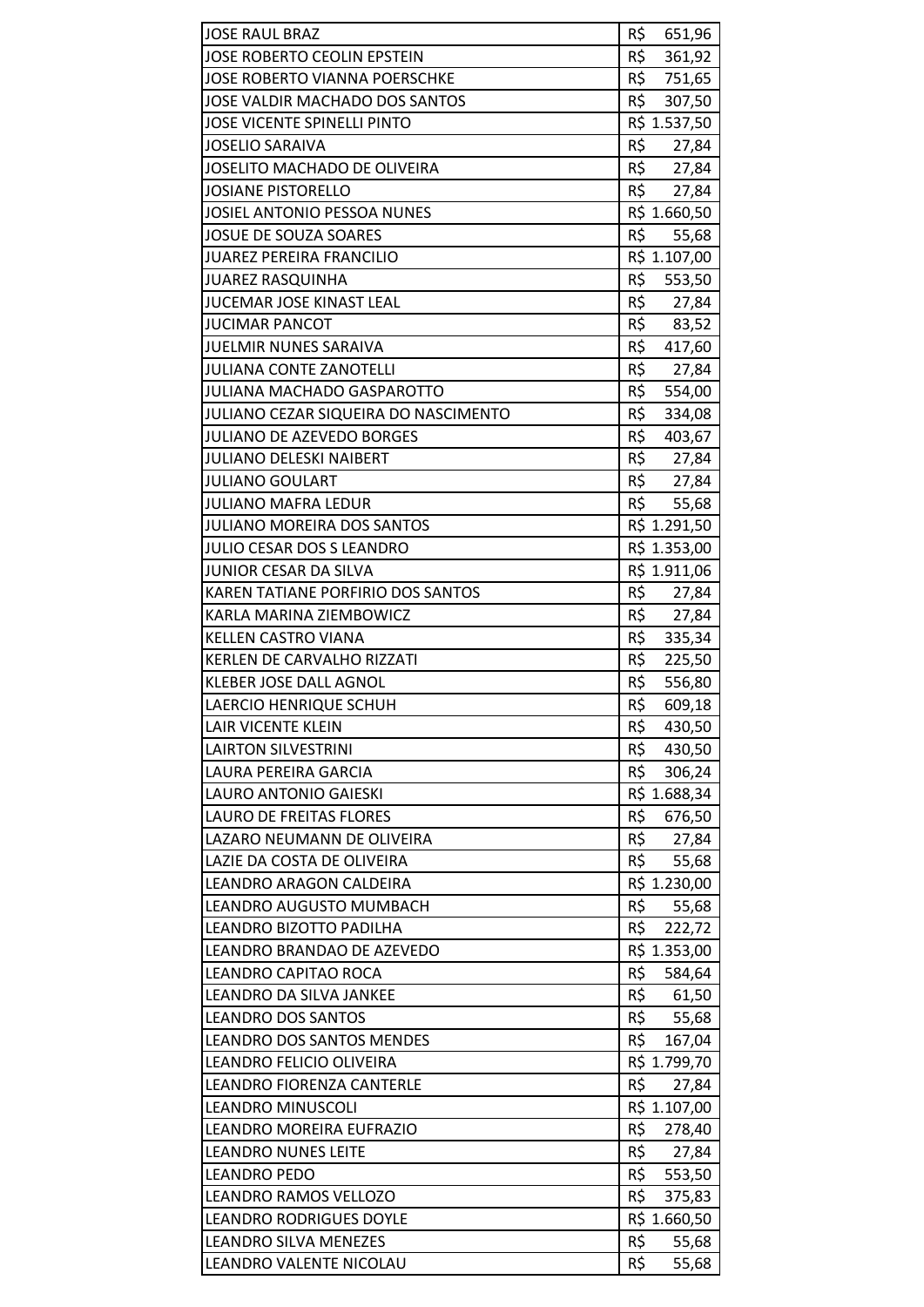| LENARA TEIXEIRA RODRIGUES        | R\$ 1.911,06  |
|----------------------------------|---------------|
| LEO AUGUSTO DA SILVA             | R\$<br>640,32 |
| LEONARA MISZEVSKI                | R\$<br>111,36 |
| LEONARDO AZAMBUJA FARIAS         | R\$ 1.883,22  |
| LEONARDO DA SILVA DUTRA          | R\$<br>184,50 |
| LEONARDO FERREIRA DE ALMEIDA     | R\$ 55,68     |
| <b>LEONARDO GORGEN</b>           | R\$<br>111,36 |
| <b>LEONARDO JULIO MARTINS</b>    | R\$<br>83,52  |
| LEONARDO PEDROZO CORREA          | R\$ 1.660,50  |
| LEONARDO SANTOS HUZALO           | R\$<br>334,08 |
| LEONARDO SOZIN RUFINO            | R\$ 194,88    |
| <b>LEONARDO STUMPF</b>           | R\$<br>553,50 |
| LEONEL JAIME LOPES               | R\$<br>111,36 |
| <b>LEONI FLORES DE AVILA</b>     | R\$<br>55,68  |
| LEONIDAS ESSVEIN SOUZA           | R\$ 1.911,06  |
| <b>LEONIR BRITZKE</b>            | R\$ 1.639,98  |
| LERIO RODRIGUES DA FONSECA       | R\$<br>554,00 |
| LETICIA BANDEIRA GUIMARAES       | R\$<br>27,84  |
| LETICIA DE FREITAS VELOSO        | R\$ 2.214,00  |
| LETICIA HERNANDES ALVES          | R\$ 1.660,50  |
| LETICIA PASTERNAK KRAMM          | R\$ 139,20    |
| LIA DENISE TIMANN                | R\$<br>295,86 |
| LIDIA DUTRA MARTINEZ GALARCA     | R\$<br>139,20 |
| <b>LILIANE DA SILVA</b>          | R\$<br>309,02 |
| LINDONES FRANCISCO PAGANELLA     | R\$ 27,84     |
| LOUISE DA ROSA CARDOSO           | R\$ 2.214,00  |
| <b>LUCAS BRAVO CADORE</b>        | R\$<br>27,84  |
| LUCAS CARVALHO HUBNER            | R\$ 1.660,50  |
| LUCAS FERNANDO DE LIMA EFFELL    | R\$<br>240,18 |
| <b>LUCAS MARCHI DA MOTTA</b>     | R\$<br>732,18 |
| LUCAS SOUZA DE FARIAS            | R\$ 2.214,00  |
| LUCAS SULZBACH RILHO             | R\$<br>27,84  |
| <b>LUCELI GONCALVES VARGAS</b>   | R\$<br>55,68  |
| <b>LUCIA IARA SACOL</b>          | R\$<br>534,52 |
|                                  |               |
| LUCIANE BEATRIZ SCHEIN           | R\$<br>27,84  |
| <b>LUCIANO DA SILVA</b>          | R\$<br>27,84  |
| LUCIANO DA SILVA LIMA            | R\$ 1.911,06  |
| <b>LUCIANO ELI MARTIN</b>        | R\$<br>448,54 |
| LUCIANO FARINA MARCON            | R\$<br>139,20 |
| <b>LUCIANO GARCIA PFEIFER</b>    | R\$<br>55,68  |
| LUCIANO LUIZ PEREIRA             | R\$<br>55,68  |
| LUCIANO PONCIANO VITT            | R\$<br>473,28 |
| LUCIANO VINICUS DALBERTO         | R\$<br>167,04 |
| <b>LUCIDIO NERI CORREA</b>       | R\$<br>83,52  |
| LUCIELLI RODRIGUES DOS SANTOS    | R\$<br>27,84  |
| LUCIO SERGIO MESQUITA CAMPBELL   | R\$<br>553,50 |
| LUIS ANDRE DE ALMEIDA MACIEL     | R\$<br>83,52  |
| LUIS CARLOS MALYSZ MICHELIN      | R\$<br>27,84  |
| <b>LUIS CARLOS MARTINS</b>       | R\$<br>55,68  |
| LUIS CESAR RAMBOR DA SILVA       | R\$ 1.107,00  |
| <b>LUIS DANIEL BRITES</b>        | R\$<br>787,85 |
| LUIS FERNANDO DA ROZA VIEIRA     | R\$<br>375,83 |
| LUIS FERNANDO TRINDADE GOULART   | R\$<br>27,84  |
| LUIS JERONIMO DORNELLES DA CUNHA | R\$ 1.497,00  |
| <b>LUIS JOSUE BRITES</b>         | R\$<br>27,84  |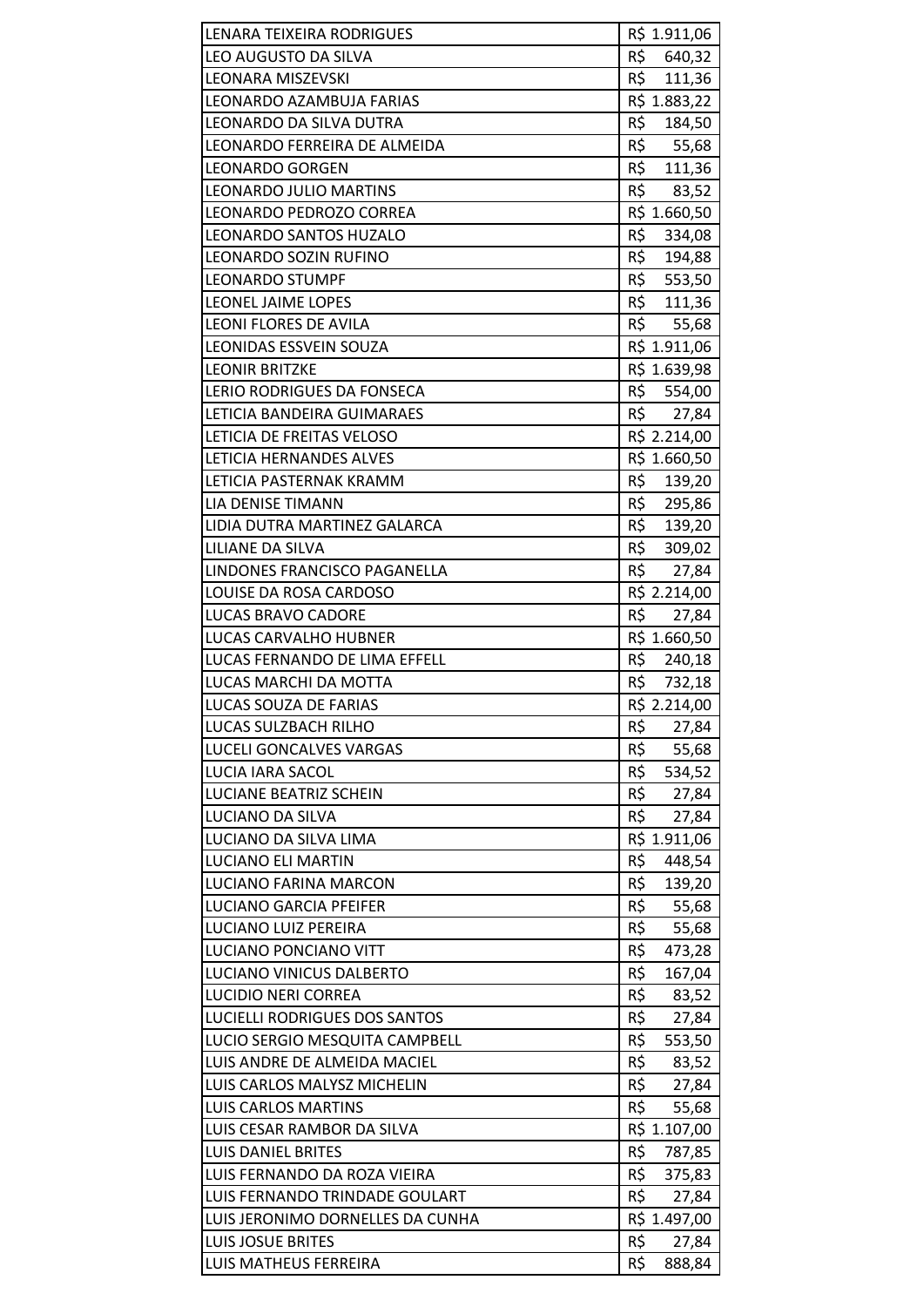| R\$<br>LUIZ ANTONIO BARFKNECHT<br>55,68<br>LUIZ CARLOS SALVADOR CUNHA JUNIOR<br>R\$ 2.180,34<br>R\$<br><b>LUIZ CARLOS SCHNEIDER</b><br>139,20<br>R\$<br><b>LUIZ CARLOS VIVAN</b><br>139,20<br><b>LUIZ CESAR PEDRO</b><br>R\$ 1.660,50<br>R\$<br>LUIZ DE OLIVEIRA<br>799,50<br>R\$<br><b>LUIZ ERNESTO FERRARETTO</b><br>556,80<br>R\$<br>LUIZ FERNANDO FIGUEIREDO DORNELES JUNIOR<br>915,42<br>R\$<br>LUIZ GUSTAVO MEDEIROS RICALDE<br>307,50<br>R\$<br>LUIZ HENRIQUE IANICELL<br>27,84<br>R\$<br>LUIZ VILSON FRANSKOVIAK DEVIT<br>27,84<br>R\$<br><b>MADERSON ANDRE DA SILVA SANTOS</b><br>27,84<br>R\$<br>MAGDA ELIANE ALVES PUCHALSKI NUNES<br>278,40<br>R\$<br><b>MAGLIANE FIN MARTINI</b><br>139,20<br><b>MAGNUS MARCELO FREDRICH</b><br>R\$ 1.648,85<br>R\$<br><b>MAGNUS RODRIGO CORREA VARGAS</b><br>27,84<br>R\$<br>MAICON DOS SANTOS SILVEIRA<br>27,84<br>R\$<br><b>MAIQUEL KOCHHANN LUNKES</b><br>55,68<br>R\$<br><b>MALTA MARIA FLUCK</b><br>375,83<br>R\$ 3.198,00<br>MANOEL LUIS DA SILVA OURIVES<br>R\$<br>MARA KRAMER DE ALMEIDA<br>27,84<br>R\$<br>MARCELA RIBAS CAMPANHA<br>430,50<br>R\$<br>MARCELINO JOSE HOSS BECKER<br>27,84<br>R\$<br><b>MARCELO DE CARVALHO MENDES</b><br>225,50<br>R\$<br>MARCELO GOMES SCHMACHTENBERG<br>111,36<br>R\$<br><b>MARCELO SANTOS DA ROCHA</b><br>27,84<br>R\$<br>MARCELO SANTOS DA ROSA<br>799,50<br>R\$<br><b>MARCELO SANTOS FIORIN</b><br>334,08<br>R\$<br><b>MARCELO SILVEIRA</b><br>55,68<br>R\$<br><b>MARCELO SILVEIRA PEREIRA</b><br>27,84<br>MARCIA FERREIRA DOS SANTOS<br>R\$<br>111,36<br>R\$<br>MARCIENA FERREIRA DA SILVA<br>139,20<br>R\$<br>MARCIO ALAOR CASAGRANDE FRANCO<br>615,00<br>R\$<br><b>MARCIO ANDRE RAMBO</b><br>55,68<br>R\$<br><b>MARCIO DE AGUIAR GOMES</b><br>55,68<br>R\$<br><b>MARCIO DOMINGUES AIRES</b><br>417,60<br>MARCIO FORMOSO SAMPAIO<br>R\$<br>250,56<br>R\$<br>MARCIO JOSE FRANCA DE ABREU<br>27,84<br>R\$<br>MARCIO JOSE GIACOMIN<br>27,84<br>R\$<br><b>MARCIO LEANDRO ZUGE</b><br>27,84<br>R\$<br>MARCIO LOPES DE OLIVEIRA<br>111,36<br><b>MARCIO MACHADO RODRIGUES</b><br>R\$ 1.704,52<br>R\$ 1.960,92<br><b>MARCIO MIREK</b><br><b>MARCIO ROSALES NUNES</b><br>R\$ 1.744,02<br>R\$<br><b>MARCIO ZOTTI PITAGORAS</b><br>307,50<br>R\$ 55,68<br>MARCO ANTONIO OLIVEIRA DA SILVA<br>R\$ 27,84<br><b>MARCO ANTONIO ULLMANN</b><br>R\$<br>676,50<br><b>MARCO HENRIQUE PRADE</b><br>MARCOS ALEXANDRE DE AZEVEDO<br>R\$ 1.660,50<br>R\$<br>MARCOS ALEXANDRE LIMA DA SILVA<br>375,83<br>R\$<br>MARCOS ALLAN SANTOS MARIAN<br>246,00<br><b>MARCOS LOWE</b><br>R\$ 1.230,00<br>R\$<br><b>MARCOS RIZZATTI CELEPRIN</b><br>55,68<br>R\$<br><b>MARCOS RODRIGO DIAS BARROS</b><br>27,84<br>R\$<br><b>MARCOS RODRIGO KLIER</b><br>27,84 | <b>LUIS SERGIO BARCELOS</b> |              |
|-------------------------------------------------------------------------------------------------------------------------------------------------------------------------------------------------------------------------------------------------------------------------------------------------------------------------------------------------------------------------------------------------------------------------------------------------------------------------------------------------------------------------------------------------------------------------------------------------------------------------------------------------------------------------------------------------------------------------------------------------------------------------------------------------------------------------------------------------------------------------------------------------------------------------------------------------------------------------------------------------------------------------------------------------------------------------------------------------------------------------------------------------------------------------------------------------------------------------------------------------------------------------------------------------------------------------------------------------------------------------------------------------------------------------------------------------------------------------------------------------------------------------------------------------------------------------------------------------------------------------------------------------------------------------------------------------------------------------------------------------------------------------------------------------------------------------------------------------------------------------------------------------------------------------------------------------------------------------------------------------------------------------------------------------------------------------------------------------------------------------------------------------------------------------------------------------------------------------------------------------------------------------------------------------------------------------------------------------------------------------------------------------------------------------------------------------------------------------------------------------------------------------------------------------------------------------------------------------------------------------------------------------------------------------------------------------------------------------|-----------------------------|--------------|
|                                                                                                                                                                                                                                                                                                                                                                                                                                                                                                                                                                                                                                                                                                                                                                                                                                                                                                                                                                                                                                                                                                                                                                                                                                                                                                                                                                                                                                                                                                                                                                                                                                                                                                                                                                                                                                                                                                                                                                                                                                                                                                                                                                                                                                                                                                                                                                                                                                                                                                                                                                                                                                                                                                                         |                             | R\$<br>27,84 |
|                                                                                                                                                                                                                                                                                                                                                                                                                                                                                                                                                                                                                                                                                                                                                                                                                                                                                                                                                                                                                                                                                                                                                                                                                                                                                                                                                                                                                                                                                                                                                                                                                                                                                                                                                                                                                                                                                                                                                                                                                                                                                                                                                                                                                                                                                                                                                                                                                                                                                                                                                                                                                                                                                                                         |                             |              |
|                                                                                                                                                                                                                                                                                                                                                                                                                                                                                                                                                                                                                                                                                                                                                                                                                                                                                                                                                                                                                                                                                                                                                                                                                                                                                                                                                                                                                                                                                                                                                                                                                                                                                                                                                                                                                                                                                                                                                                                                                                                                                                                                                                                                                                                                                                                                                                                                                                                                                                                                                                                                                                                                                                                         |                             |              |
|                                                                                                                                                                                                                                                                                                                                                                                                                                                                                                                                                                                                                                                                                                                                                                                                                                                                                                                                                                                                                                                                                                                                                                                                                                                                                                                                                                                                                                                                                                                                                                                                                                                                                                                                                                                                                                                                                                                                                                                                                                                                                                                                                                                                                                                                                                                                                                                                                                                                                                                                                                                                                                                                                                                         |                             |              |
|                                                                                                                                                                                                                                                                                                                                                                                                                                                                                                                                                                                                                                                                                                                                                                                                                                                                                                                                                                                                                                                                                                                                                                                                                                                                                                                                                                                                                                                                                                                                                                                                                                                                                                                                                                                                                                                                                                                                                                                                                                                                                                                                                                                                                                                                                                                                                                                                                                                                                                                                                                                                                                                                                                                         |                             |              |
|                                                                                                                                                                                                                                                                                                                                                                                                                                                                                                                                                                                                                                                                                                                                                                                                                                                                                                                                                                                                                                                                                                                                                                                                                                                                                                                                                                                                                                                                                                                                                                                                                                                                                                                                                                                                                                                                                                                                                                                                                                                                                                                                                                                                                                                                                                                                                                                                                                                                                                                                                                                                                                                                                                                         |                             |              |
|                                                                                                                                                                                                                                                                                                                                                                                                                                                                                                                                                                                                                                                                                                                                                                                                                                                                                                                                                                                                                                                                                                                                                                                                                                                                                                                                                                                                                                                                                                                                                                                                                                                                                                                                                                                                                                                                                                                                                                                                                                                                                                                                                                                                                                                                                                                                                                                                                                                                                                                                                                                                                                                                                                                         |                             |              |
|                                                                                                                                                                                                                                                                                                                                                                                                                                                                                                                                                                                                                                                                                                                                                                                                                                                                                                                                                                                                                                                                                                                                                                                                                                                                                                                                                                                                                                                                                                                                                                                                                                                                                                                                                                                                                                                                                                                                                                                                                                                                                                                                                                                                                                                                                                                                                                                                                                                                                                                                                                                                                                                                                                                         |                             |              |
|                                                                                                                                                                                                                                                                                                                                                                                                                                                                                                                                                                                                                                                                                                                                                                                                                                                                                                                                                                                                                                                                                                                                                                                                                                                                                                                                                                                                                                                                                                                                                                                                                                                                                                                                                                                                                                                                                                                                                                                                                                                                                                                                                                                                                                                                                                                                                                                                                                                                                                                                                                                                                                                                                                                         |                             |              |
|                                                                                                                                                                                                                                                                                                                                                                                                                                                                                                                                                                                                                                                                                                                                                                                                                                                                                                                                                                                                                                                                                                                                                                                                                                                                                                                                                                                                                                                                                                                                                                                                                                                                                                                                                                                                                                                                                                                                                                                                                                                                                                                                                                                                                                                                                                                                                                                                                                                                                                                                                                                                                                                                                                                         |                             |              |
|                                                                                                                                                                                                                                                                                                                                                                                                                                                                                                                                                                                                                                                                                                                                                                                                                                                                                                                                                                                                                                                                                                                                                                                                                                                                                                                                                                                                                                                                                                                                                                                                                                                                                                                                                                                                                                                                                                                                                                                                                                                                                                                                                                                                                                                                                                                                                                                                                                                                                                                                                                                                                                                                                                                         |                             |              |
|                                                                                                                                                                                                                                                                                                                                                                                                                                                                                                                                                                                                                                                                                                                                                                                                                                                                                                                                                                                                                                                                                                                                                                                                                                                                                                                                                                                                                                                                                                                                                                                                                                                                                                                                                                                                                                                                                                                                                                                                                                                                                                                                                                                                                                                                                                                                                                                                                                                                                                                                                                                                                                                                                                                         |                             |              |
|                                                                                                                                                                                                                                                                                                                                                                                                                                                                                                                                                                                                                                                                                                                                                                                                                                                                                                                                                                                                                                                                                                                                                                                                                                                                                                                                                                                                                                                                                                                                                                                                                                                                                                                                                                                                                                                                                                                                                                                                                                                                                                                                                                                                                                                                                                                                                                                                                                                                                                                                                                                                                                                                                                                         |                             |              |
|                                                                                                                                                                                                                                                                                                                                                                                                                                                                                                                                                                                                                                                                                                                                                                                                                                                                                                                                                                                                                                                                                                                                                                                                                                                                                                                                                                                                                                                                                                                                                                                                                                                                                                                                                                                                                                                                                                                                                                                                                                                                                                                                                                                                                                                                                                                                                                                                                                                                                                                                                                                                                                                                                                                         |                             |              |
|                                                                                                                                                                                                                                                                                                                                                                                                                                                                                                                                                                                                                                                                                                                                                                                                                                                                                                                                                                                                                                                                                                                                                                                                                                                                                                                                                                                                                                                                                                                                                                                                                                                                                                                                                                                                                                                                                                                                                                                                                                                                                                                                                                                                                                                                                                                                                                                                                                                                                                                                                                                                                                                                                                                         |                             |              |
|                                                                                                                                                                                                                                                                                                                                                                                                                                                                                                                                                                                                                                                                                                                                                                                                                                                                                                                                                                                                                                                                                                                                                                                                                                                                                                                                                                                                                                                                                                                                                                                                                                                                                                                                                                                                                                                                                                                                                                                                                                                                                                                                                                                                                                                                                                                                                                                                                                                                                                                                                                                                                                                                                                                         |                             |              |
|                                                                                                                                                                                                                                                                                                                                                                                                                                                                                                                                                                                                                                                                                                                                                                                                                                                                                                                                                                                                                                                                                                                                                                                                                                                                                                                                                                                                                                                                                                                                                                                                                                                                                                                                                                                                                                                                                                                                                                                                                                                                                                                                                                                                                                                                                                                                                                                                                                                                                                                                                                                                                                                                                                                         |                             |              |
|                                                                                                                                                                                                                                                                                                                                                                                                                                                                                                                                                                                                                                                                                                                                                                                                                                                                                                                                                                                                                                                                                                                                                                                                                                                                                                                                                                                                                                                                                                                                                                                                                                                                                                                                                                                                                                                                                                                                                                                                                                                                                                                                                                                                                                                                                                                                                                                                                                                                                                                                                                                                                                                                                                                         |                             |              |
|                                                                                                                                                                                                                                                                                                                                                                                                                                                                                                                                                                                                                                                                                                                                                                                                                                                                                                                                                                                                                                                                                                                                                                                                                                                                                                                                                                                                                                                                                                                                                                                                                                                                                                                                                                                                                                                                                                                                                                                                                                                                                                                                                                                                                                                                                                                                                                                                                                                                                                                                                                                                                                                                                                                         |                             |              |
|                                                                                                                                                                                                                                                                                                                                                                                                                                                                                                                                                                                                                                                                                                                                                                                                                                                                                                                                                                                                                                                                                                                                                                                                                                                                                                                                                                                                                                                                                                                                                                                                                                                                                                                                                                                                                                                                                                                                                                                                                                                                                                                                                                                                                                                                                                                                                                                                                                                                                                                                                                                                                                                                                                                         |                             |              |
|                                                                                                                                                                                                                                                                                                                                                                                                                                                                                                                                                                                                                                                                                                                                                                                                                                                                                                                                                                                                                                                                                                                                                                                                                                                                                                                                                                                                                                                                                                                                                                                                                                                                                                                                                                                                                                                                                                                                                                                                                                                                                                                                                                                                                                                                                                                                                                                                                                                                                                                                                                                                                                                                                                                         |                             |              |
|                                                                                                                                                                                                                                                                                                                                                                                                                                                                                                                                                                                                                                                                                                                                                                                                                                                                                                                                                                                                                                                                                                                                                                                                                                                                                                                                                                                                                                                                                                                                                                                                                                                                                                                                                                                                                                                                                                                                                                                                                                                                                                                                                                                                                                                                                                                                                                                                                                                                                                                                                                                                                                                                                                                         |                             |              |
|                                                                                                                                                                                                                                                                                                                                                                                                                                                                                                                                                                                                                                                                                                                                                                                                                                                                                                                                                                                                                                                                                                                                                                                                                                                                                                                                                                                                                                                                                                                                                                                                                                                                                                                                                                                                                                                                                                                                                                                                                                                                                                                                                                                                                                                                                                                                                                                                                                                                                                                                                                                                                                                                                                                         |                             |              |
|                                                                                                                                                                                                                                                                                                                                                                                                                                                                                                                                                                                                                                                                                                                                                                                                                                                                                                                                                                                                                                                                                                                                                                                                                                                                                                                                                                                                                                                                                                                                                                                                                                                                                                                                                                                                                                                                                                                                                                                                                                                                                                                                                                                                                                                                                                                                                                                                                                                                                                                                                                                                                                                                                                                         |                             |              |
|                                                                                                                                                                                                                                                                                                                                                                                                                                                                                                                                                                                                                                                                                                                                                                                                                                                                                                                                                                                                                                                                                                                                                                                                                                                                                                                                                                                                                                                                                                                                                                                                                                                                                                                                                                                                                                                                                                                                                                                                                                                                                                                                                                                                                                                                                                                                                                                                                                                                                                                                                                                                                                                                                                                         |                             |              |
|                                                                                                                                                                                                                                                                                                                                                                                                                                                                                                                                                                                                                                                                                                                                                                                                                                                                                                                                                                                                                                                                                                                                                                                                                                                                                                                                                                                                                                                                                                                                                                                                                                                                                                                                                                                                                                                                                                                                                                                                                                                                                                                                                                                                                                                                                                                                                                                                                                                                                                                                                                                                                                                                                                                         |                             |              |
|                                                                                                                                                                                                                                                                                                                                                                                                                                                                                                                                                                                                                                                                                                                                                                                                                                                                                                                                                                                                                                                                                                                                                                                                                                                                                                                                                                                                                                                                                                                                                                                                                                                                                                                                                                                                                                                                                                                                                                                                                                                                                                                                                                                                                                                                                                                                                                                                                                                                                                                                                                                                                                                                                                                         |                             |              |
|                                                                                                                                                                                                                                                                                                                                                                                                                                                                                                                                                                                                                                                                                                                                                                                                                                                                                                                                                                                                                                                                                                                                                                                                                                                                                                                                                                                                                                                                                                                                                                                                                                                                                                                                                                                                                                                                                                                                                                                                                                                                                                                                                                                                                                                                                                                                                                                                                                                                                                                                                                                                                                                                                                                         |                             |              |
|                                                                                                                                                                                                                                                                                                                                                                                                                                                                                                                                                                                                                                                                                                                                                                                                                                                                                                                                                                                                                                                                                                                                                                                                                                                                                                                                                                                                                                                                                                                                                                                                                                                                                                                                                                                                                                                                                                                                                                                                                                                                                                                                                                                                                                                                                                                                                                                                                                                                                                                                                                                                                                                                                                                         |                             |              |
|                                                                                                                                                                                                                                                                                                                                                                                                                                                                                                                                                                                                                                                                                                                                                                                                                                                                                                                                                                                                                                                                                                                                                                                                                                                                                                                                                                                                                                                                                                                                                                                                                                                                                                                                                                                                                                                                                                                                                                                                                                                                                                                                                                                                                                                                                                                                                                                                                                                                                                                                                                                                                                                                                                                         |                             |              |
|                                                                                                                                                                                                                                                                                                                                                                                                                                                                                                                                                                                                                                                                                                                                                                                                                                                                                                                                                                                                                                                                                                                                                                                                                                                                                                                                                                                                                                                                                                                                                                                                                                                                                                                                                                                                                                                                                                                                                                                                                                                                                                                                                                                                                                                                                                                                                                                                                                                                                                                                                                                                                                                                                                                         |                             |              |
|                                                                                                                                                                                                                                                                                                                                                                                                                                                                                                                                                                                                                                                                                                                                                                                                                                                                                                                                                                                                                                                                                                                                                                                                                                                                                                                                                                                                                                                                                                                                                                                                                                                                                                                                                                                                                                                                                                                                                                                                                                                                                                                                                                                                                                                                                                                                                                                                                                                                                                                                                                                                                                                                                                                         |                             |              |
|                                                                                                                                                                                                                                                                                                                                                                                                                                                                                                                                                                                                                                                                                                                                                                                                                                                                                                                                                                                                                                                                                                                                                                                                                                                                                                                                                                                                                                                                                                                                                                                                                                                                                                                                                                                                                                                                                                                                                                                                                                                                                                                                                                                                                                                                                                                                                                                                                                                                                                                                                                                                                                                                                                                         |                             |              |
|                                                                                                                                                                                                                                                                                                                                                                                                                                                                                                                                                                                                                                                                                                                                                                                                                                                                                                                                                                                                                                                                                                                                                                                                                                                                                                                                                                                                                                                                                                                                                                                                                                                                                                                                                                                                                                                                                                                                                                                                                                                                                                                                                                                                                                                                                                                                                                                                                                                                                                                                                                                                                                                                                                                         |                             |              |
|                                                                                                                                                                                                                                                                                                                                                                                                                                                                                                                                                                                                                                                                                                                                                                                                                                                                                                                                                                                                                                                                                                                                                                                                                                                                                                                                                                                                                                                                                                                                                                                                                                                                                                                                                                                                                                                                                                                                                                                                                                                                                                                                                                                                                                                                                                                                                                                                                                                                                                                                                                                                                                                                                                                         |                             |              |
|                                                                                                                                                                                                                                                                                                                                                                                                                                                                                                                                                                                                                                                                                                                                                                                                                                                                                                                                                                                                                                                                                                                                                                                                                                                                                                                                                                                                                                                                                                                                                                                                                                                                                                                                                                                                                                                                                                                                                                                                                                                                                                                                                                                                                                                                                                                                                                                                                                                                                                                                                                                                                                                                                                                         |                             |              |
|                                                                                                                                                                                                                                                                                                                                                                                                                                                                                                                                                                                                                                                                                                                                                                                                                                                                                                                                                                                                                                                                                                                                                                                                                                                                                                                                                                                                                                                                                                                                                                                                                                                                                                                                                                                                                                                                                                                                                                                                                                                                                                                                                                                                                                                                                                                                                                                                                                                                                                                                                                                                                                                                                                                         |                             |              |
|                                                                                                                                                                                                                                                                                                                                                                                                                                                                                                                                                                                                                                                                                                                                                                                                                                                                                                                                                                                                                                                                                                                                                                                                                                                                                                                                                                                                                                                                                                                                                                                                                                                                                                                                                                                                                                                                                                                                                                                                                                                                                                                                                                                                                                                                                                                                                                                                                                                                                                                                                                                                                                                                                                                         |                             |              |
|                                                                                                                                                                                                                                                                                                                                                                                                                                                                                                                                                                                                                                                                                                                                                                                                                                                                                                                                                                                                                                                                                                                                                                                                                                                                                                                                                                                                                                                                                                                                                                                                                                                                                                                                                                                                                                                                                                                                                                                                                                                                                                                                                                                                                                                                                                                                                                                                                                                                                                                                                                                                                                                                                                                         |                             |              |
|                                                                                                                                                                                                                                                                                                                                                                                                                                                                                                                                                                                                                                                                                                                                                                                                                                                                                                                                                                                                                                                                                                                                                                                                                                                                                                                                                                                                                                                                                                                                                                                                                                                                                                                                                                                                                                                                                                                                                                                                                                                                                                                                                                                                                                                                                                                                                                                                                                                                                                                                                                                                                                                                                                                         |                             |              |
|                                                                                                                                                                                                                                                                                                                                                                                                                                                                                                                                                                                                                                                                                                                                                                                                                                                                                                                                                                                                                                                                                                                                                                                                                                                                                                                                                                                                                                                                                                                                                                                                                                                                                                                                                                                                                                                                                                                                                                                                                                                                                                                                                                                                                                                                                                                                                                                                                                                                                                                                                                                                                                                                                                                         |                             |              |
|                                                                                                                                                                                                                                                                                                                                                                                                                                                                                                                                                                                                                                                                                                                                                                                                                                                                                                                                                                                                                                                                                                                                                                                                                                                                                                                                                                                                                                                                                                                                                                                                                                                                                                                                                                                                                                                                                                                                                                                                                                                                                                                                                                                                                                                                                                                                                                                                                                                                                                                                                                                                                                                                                                                         |                             |              |
|                                                                                                                                                                                                                                                                                                                                                                                                                                                                                                                                                                                                                                                                                                                                                                                                                                                                                                                                                                                                                                                                                                                                                                                                                                                                                                                                                                                                                                                                                                                                                                                                                                                                                                                                                                                                                                                                                                                                                                                                                                                                                                                                                                                                                                                                                                                                                                                                                                                                                                                                                                                                                                                                                                                         |                             |              |
|                                                                                                                                                                                                                                                                                                                                                                                                                                                                                                                                                                                                                                                                                                                                                                                                                                                                                                                                                                                                                                                                                                                                                                                                                                                                                                                                                                                                                                                                                                                                                                                                                                                                                                                                                                                                                                                                                                                                                                                                                                                                                                                                                                                                                                                                                                                                                                                                                                                                                                                                                                                                                                                                                                                         |                             |              |
|                                                                                                                                                                                                                                                                                                                                                                                                                                                                                                                                                                                                                                                                                                                                                                                                                                                                                                                                                                                                                                                                                                                                                                                                                                                                                                                                                                                                                                                                                                                                                                                                                                                                                                                                                                                                                                                                                                                                                                                                                                                                                                                                                                                                                                                                                                                                                                                                                                                                                                                                                                                                                                                                                                                         |                             |              |
|                                                                                                                                                                                                                                                                                                                                                                                                                                                                                                                                                                                                                                                                                                                                                                                                                                                                                                                                                                                                                                                                                                                                                                                                                                                                                                                                                                                                                                                                                                                                                                                                                                                                                                                                                                                                                                                                                                                                                                                                                                                                                                                                                                                                                                                                                                                                                                                                                                                                                                                                                                                                                                                                                                                         |                             |              |
|                                                                                                                                                                                                                                                                                                                                                                                                                                                                                                                                                                                                                                                                                                                                                                                                                                                                                                                                                                                                                                                                                                                                                                                                                                                                                                                                                                                                                                                                                                                                                                                                                                                                                                                                                                                                                                                                                                                                                                                                                                                                                                                                                                                                                                                                                                                                                                                                                                                                                                                                                                                                                                                                                                                         |                             |              |
|                                                                                                                                                                                                                                                                                                                                                                                                                                                                                                                                                                                                                                                                                                                                                                                                                                                                                                                                                                                                                                                                                                                                                                                                                                                                                                                                                                                                                                                                                                                                                                                                                                                                                                                                                                                                                                                                                                                                                                                                                                                                                                                                                                                                                                                                                                                                                                                                                                                                                                                                                                                                                                                                                                                         |                             |              |
|                                                                                                                                                                                                                                                                                                                                                                                                                                                                                                                                                                                                                                                                                                                                                                                                                                                                                                                                                                                                                                                                                                                                                                                                                                                                                                                                                                                                                                                                                                                                                                                                                                                                                                                                                                                                                                                                                                                                                                                                                                                                                                                                                                                                                                                                                                                                                                                                                                                                                                                                                                                                                                                                                                                         |                             |              |
|                                                                                                                                                                                                                                                                                                                                                                                                                                                                                                                                                                                                                                                                                                                                                                                                                                                                                                                                                                                                                                                                                                                                                                                                                                                                                                                                                                                                                                                                                                                                                                                                                                                                                                                                                                                                                                                                                                                                                                                                                                                                                                                                                                                                                                                                                                                                                                                                                                                                                                                                                                                                                                                                                                                         |                             |              |
|                                                                                                                                                                                                                                                                                                                                                                                                                                                                                                                                                                                                                                                                                                                                                                                                                                                                                                                                                                                                                                                                                                                                                                                                                                                                                                                                                                                                                                                                                                                                                                                                                                                                                                                                                                                                                                                                                                                                                                                                                                                                                                                                                                                                                                                                                                                                                                                                                                                                                                                                                                                                                                                                                                                         |                             |              |
|                                                                                                                                                                                                                                                                                                                                                                                                                                                                                                                                                                                                                                                                                                                                                                                                                                                                                                                                                                                                                                                                                                                                                                                                                                                                                                                                                                                                                                                                                                                                                                                                                                                                                                                                                                                                                                                                                                                                                                                                                                                                                                                                                                                                                                                                                                                                                                                                                                                                                                                                                                                                                                                                                                                         |                             |              |
|                                                                                                                                                                                                                                                                                                                                                                                                                                                                                                                                                                                                                                                                                                                                                                                                                                                                                                                                                                                                                                                                                                                                                                                                                                                                                                                                                                                                                                                                                                                                                                                                                                                                                                                                                                                                                                                                                                                                                                                                                                                                                                                                                                                                                                                                                                                                                                                                                                                                                                                                                                                                                                                                                                                         |                             |              |
|                                                                                                                                                                                                                                                                                                                                                                                                                                                                                                                                                                                                                                                                                                                                                                                                                                                                                                                                                                                                                                                                                                                                                                                                                                                                                                                                                                                                                                                                                                                                                                                                                                                                                                                                                                                                                                                                                                                                                                                                                                                                                                                                                                                                                                                                                                                                                                                                                                                                                                                                                                                                                                                                                                                         |                             |              |
|                                                                                                                                                                                                                                                                                                                                                                                                                                                                                                                                                                                                                                                                                                                                                                                                                                                                                                                                                                                                                                                                                                                                                                                                                                                                                                                                                                                                                                                                                                                                                                                                                                                                                                                                                                                                                                                                                                                                                                                                                                                                                                                                                                                                                                                                                                                                                                                                                                                                                                                                                                                                                                                                                                                         |                             |              |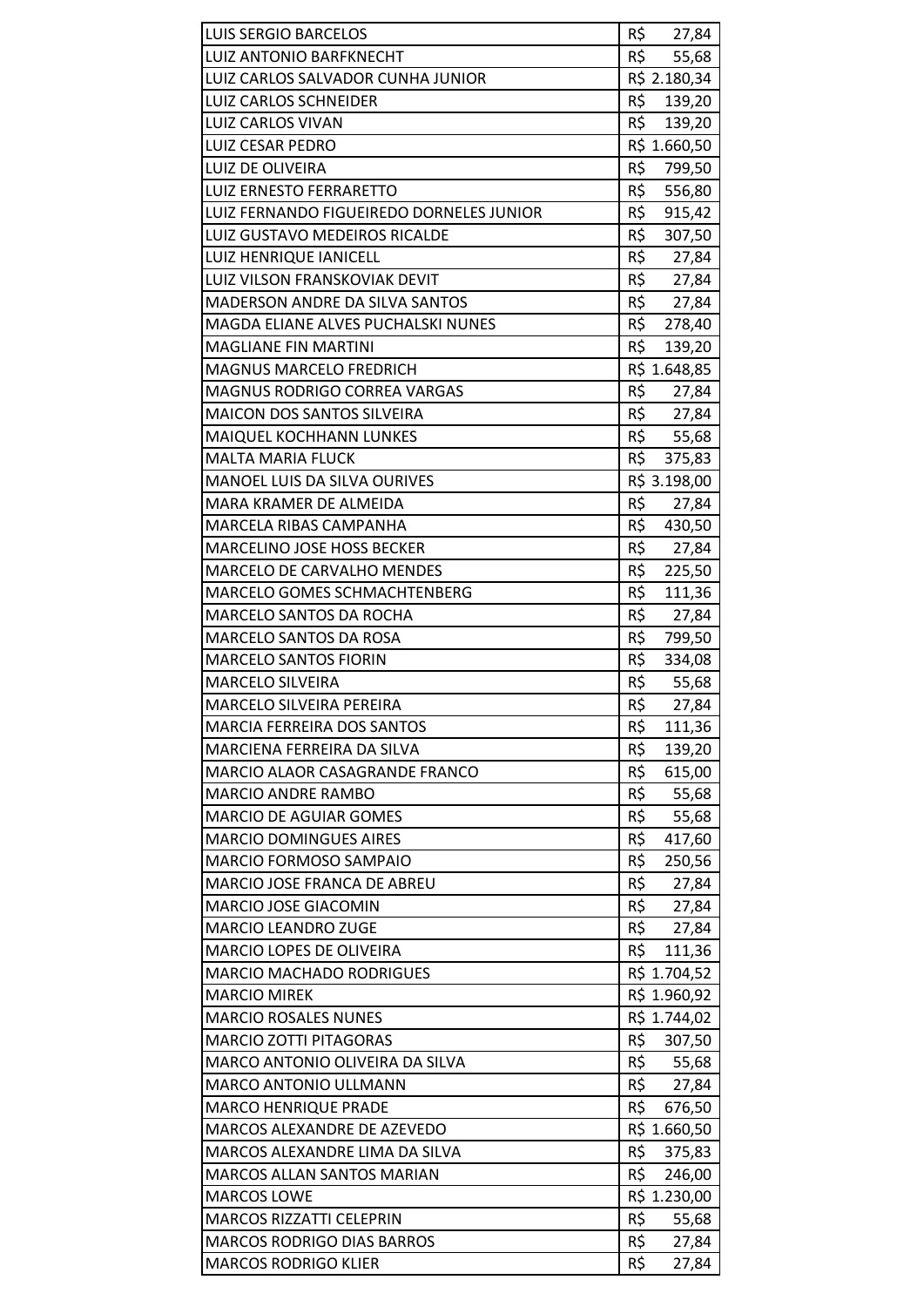| <b>MARCOS SCHNEIDER</b>                                 | R\$ 1.107,00                   |
|---------------------------------------------------------|--------------------------------|
| <b>MARCOS TODORO SROCHINSKI</b>                         | R\$<br>27,84                   |
| <b>MARCOS VENICIO PRESTES</b>                           | R\$ 1.660,50                   |
| <b>MARCUS SILVA DE MATOS</b>                            | R\$<br>75,17                   |
| <b>MARCUS VINICIUS CABERLON</b>                         | R\$<br>367,14                  |
| <b>MARCUS VINICIUS VIEGAS SCHREIBER</b>                 | R\$<br>240,18                  |
| <b>MARFIZA INACIO GARCIA</b>                            | R\$<br>410,00                  |
| MARI FATIMA POPILNISKI                                  | R\$<br>55,68                   |
| MARIANA AZEVEDO GUIMARAES                               | R\$<br>369,00                  |
| <b>MARINA RENNER DE SOUZA SANTOS</b>                    | R\$ 1.660,50                   |
| <b>MARINO PIRES IBALDO</b>                              | R\$ 1.626,84                   |
| MARIO CEZAR JARDIM JACQUES                              | R\$<br>553,50                  |
| MARIO FERNANDO SCHMIDT DA SILVA                         | R\$<br>984,00                  |
| <b>MARIO JOSE LILGE</b>                                 | R\$<br>150,33                  |
| <b>MARIO LEAO COSTA</b>                                 | R\$<br>184,50                  |
| <b>MARLENE SZAST</b>                                    | R\$<br>250,56                  |
| <b>MARLI SANDRA LIMA GANACINI</b>                       | R\$<br>984,00                  |
| MARLISE TERESINHA RIVA SCHUH                            | R\$<br>27,84                   |
| <b>MARLON DA COSTA</b>                                  | R\$<br>139,20                  |
| <b>MARLON RICARDO MARCHESAN</b>                         | R\$<br>899,22                  |
| MARLOS MARTINS DA SILVEIRA                              | R\$ 1.660,50                   |
| <b>MARTINHO DE TONI</b>                                 | R\$<br>27,84                   |
| MARTINHO PRUDENCIO DE ANDRADE                           | R\$<br>27,84                   |
| <b>MATEUS ARDENGHI</b>                                  | R\$<br>184,50                  |
| <b>MATEUS LUNELLI DAMIAN</b>                            | R\$<br>83,52                   |
| <b>MATHEUS PERIN HEFLER</b>                             | R\$<br>27,84                   |
| <b>MAURICIO BARCELLOS VARGAS</b>                        | R\$<br>27,84                   |
| <b>MAURICIO JURGINA ALVES</b>                           | R\$<br>27,84                   |
| <b>MAURICIO PAULO HECKLER</b>                           | R\$<br>553,50                  |
| <b>MAURICIO SILVA LEITES</b>                            | R\$ 1.716,18                   |
| MAURO AUGUSTO ALMEIDA CABRAL                            | R\$<br>306,24                  |
| <b>MAURO DA SILVA SANTOS</b>                            | R\$<br>27,84                   |
| <b>MAURO VIEIRA CARRASCO</b>                            | R\$<br>55,68                   |
| <b>MAX FREDERICO GRAEBIN</b>                            | R\$<br>391,02                  |
| <b>MAXIMILIANO ALVES DE MORAES</b>                      | R\$<br>375,83                  |
| MAXIMILIANO DA SILVA                                    | R\$<br>306,24                  |
| <b>MAYARA BARONI RODRIGUES</b>                          | R\$ 1.352,98                   |
| MIGUEL OLIVEIRA MACHADO                                 | R\$<br>55,68                   |
| MIGUEL TREMARIN SEIFERT                                 | R\$ 2.091,00                   |
| <b>MILTON GAMBINI PIRES</b>                             | R\$<br>751,66                  |
| MILTON RODRIGO DE OLIVEIRA                              | R\$ 1.107,00                   |
| <b>MILTON ROGERIO RAMOS</b>                             | R\$<br>111,36                  |
| MIRIAM DA COSTA CRUZ                                    | R\$<br>83,52                   |
| MIRIAN LIMA DA SILVA VUADEN                             | R\$<br>27,84                   |
| MISAEL RIBEIRO VEIGA                                    | R\$<br>306,24                  |
| <b>MOACIR ROBSON KARKOW</b>                             | R\$ 1.838,15                   |
| <b>MOISES DE NEQUE PERES</b>                            | R\$<br>27,84                   |
| <b>MONICA VANZO</b>                                     | R\$<br>27,84                   |
| <b>NABOR LUIZ DAPPER</b>                                | R\$ 1.134,84                   |
| <b>NADIR ALBINO BECKER KONRATH</b>                      | R\$<br>55,68                   |
| <b>NAIRTON JOAO PIOTROVSKI</b>                          | R\$<br>943,26                  |
|                                                         |                                |
| NAZARENO CALDAS DE SOUZA                                | R\$<br>225,50                  |
| NEILMO MOREIRA DE MENDONCA                              | R\$<br>222,72                  |
| NELSON ADAO SOARES DE ANDRADE                           | R\$<br>27,84                   |
| <b>NELSON ANTONIO ARNHOLD</b><br><b>NELSON CARVALHO</b> | R\$<br>167,04<br>R\$<br>139,20 |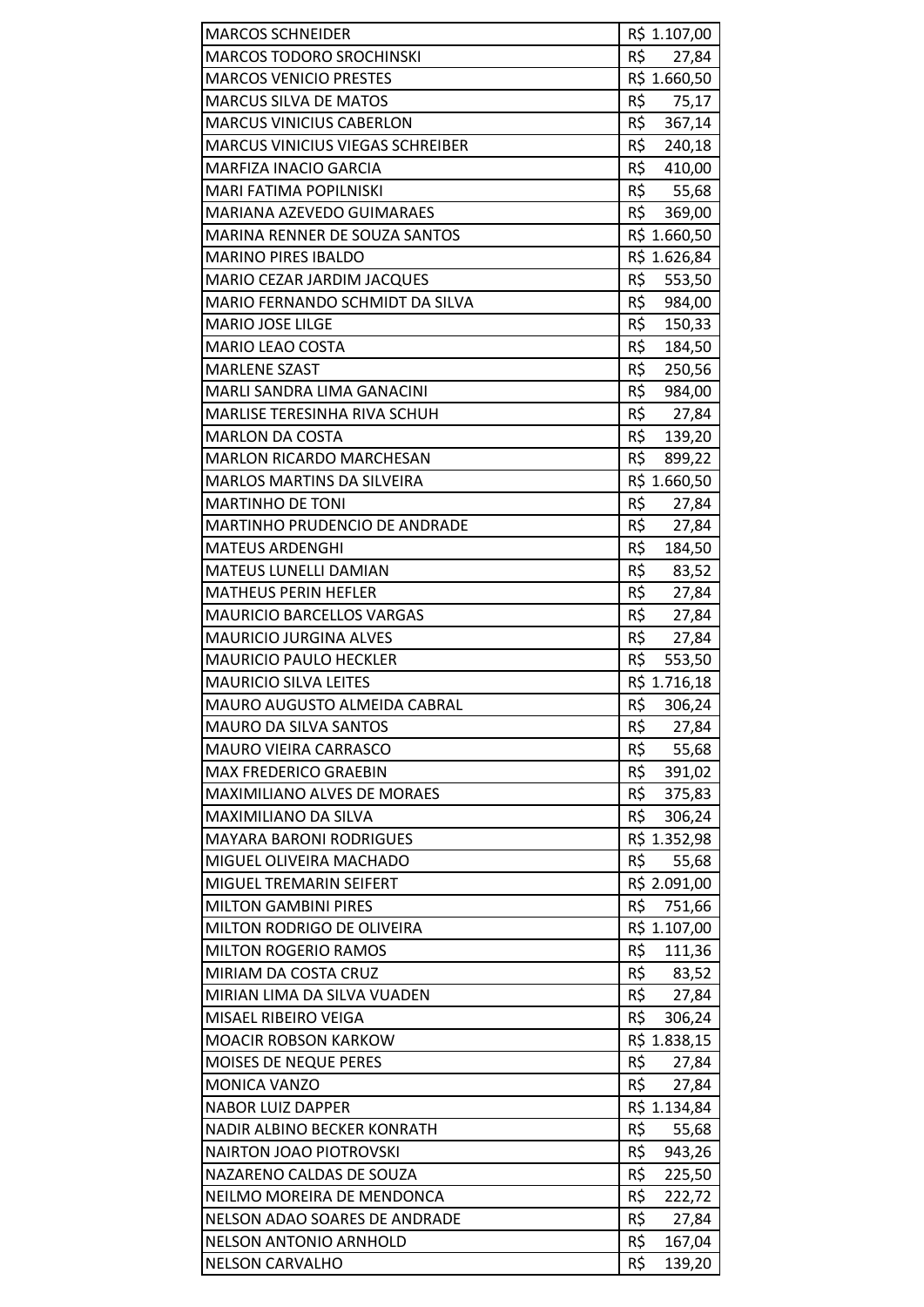| <b>NELSON PAULO GERHARD</b>                 | R\$ 3.020,33           |
|---------------------------------------------|------------------------|
| <b>NELSON SILVEIRA</b>                      | R\$ 1.799,70           |
| <b>NELSON WEBER FILHO</b>                   | R\$ 2.214,00           |
| <b>NEOCIR RICARDO RIZZATTO</b>              | R\$<br>27,84           |
| <b>NEORILDO JOSE DASSI</b>                  | R\$<br>431,51          |
| NERI IVANDO SCORTEGAGNA                     | R\$<br>431,51          |
| NEWTON JOSE ROSSO TREVISAN                  | R\$<br>519,84          |
| NILMAR BACCHI                               | R\$ 55,68              |
| NILSON RAMOS SILVEIRA                       | R\$<br>27,84           |
| <b>NIVALDO SOUZA MORAIS</b>                 | R\$ 3.382,50           |
| NORBERTO FERNANDES PINTO DIAS FILHO         | R\$<br>55,68           |
| NORIZETE DE FATIMA RODRIGUES EV             | R\$<br>526,16          |
| OCLEIDI PAZ DA SILVA                        | R\$<br>139,20          |
| ODILON MARTINS FILHO                        | R\$ 1.503,84           |
| <b>ODINEI PORTELLA</b>                      | R\$<br>240,18          |
| ODIR ALVES DA SILVA                         | R\$ 3.321,00           |
| OLI GINDRI JUNIOR                           | R\$<br>55,68           |
| <b>OLMES BASSANI</b>                        | R\$<br>27,84           |
| OLVEDO SANTOS NETTO                         | R\$<br>111,36          |
| <b>ORION FLORES PASSINI</b>                 | R\$<br>27,84           |
| OSEIAS RIBEIRO DA SILVA                     | R\$<br>83,52           |
| <b>OSLEN MELCHIOR CHAVES</b>                | R\$<br>167,04          |
| PABLO DA COSTA AFONSO                       | R\$<br>553,50          |
| PABLO NOVO PINEIRO                          | R\$<br>451,00          |
| PATRICIA LUANA JESIUR KEGLER                | R\$<br>83,52           |
| PATRICIA MAROZO ARDENGHI DE LIMA            | R\$<br>361,92          |
| PATRICIA SARMANHO                           | R\$<br>139,20          |
| PAULO AFONSO STEIN                          | R\$<br>55,68           |
| PAULO AUGUSTO BORBA BIDONE                  | R\$<br>27,84           |
| PAULO AUGUSTO SOUTO                         | R\$                    |
|                                             | 139,20<br>R\$<br>55,68 |
| PAULO CESAR DA SILVA HIDER                  |                        |
| PAULO CESAR DE MORAES                       | R\$<br>27,84           |
| PAULO CESAR GOMES TEIXEIRA                  | R\$<br>430,50          |
| <b>PAULO CESAR LINCK</b>                    | R\$<br>27,84           |
| PAULO CESAR MORAES PIMENTEL                 | R\$<br>111,36          |
| PAULO CESAR OLIVEIRA DOS SANTOS             | R\$<br>556,80          |
| PAULO CESAR SCHOMMER                        | R\$<br>451,00          |
| PAULO DE MATEU                              | R\$<br>139,20          |
| PAULO DE TARSO MELLO PINHO                  | R\$<br>83,52           |
| PAULO EDUARDO TONETTO DE ARAUJO FILHO       | R\$ 1.353,00           |
| PAULO FERNANDO FERREIRA DE ALENCASTRO BRAGA | R\$<br>139,20          |
| PAULO MATEUS FEEBURG                        | R\$<br>55,68           |
| PAULO REGIS ADAMY ANTONELLI                 | R\$ 2.398,50           |
| PAULO RENATO DA SILVA DUARTE                | R\$<br>451,00          |
| PAULO RICARDO DA S DE SOUZA                 | R\$<br>111,36          |
| PAULO RICARDO DA SILVA                      | R\$<br>27,84           |
| PAULO RICARDO DE ARAUJO                     | R\$<br>417,60          |
| PAULO RICARDO FARINHA DE OLIVEIRA           | R\$<br>27,84           |
| PAULO RICARDO GARCIA FRAGA                  | R\$<br>139,20          |
| PAULO RICARDO HENCKEL                       | R\$<br>27,84           |
| PAULO ROBERTO AICH                          | R\$<br>55,68           |
| PAULO ROBERTO CERVI                         | R\$<br>253,34          |
| PAULO ROBERTO DA S FIGUEIREDO               | R\$<br>603,36          |
| PAULO ROBERTO LIMANA                        | R\$<br>55,68           |
| PAULO ROBERTO MARTINS DE OLIVEIRA           | R\$<br>375,83          |
| PAULO ROBERTO RODRIGUES CASTILHO            | R\$<br>55,68           |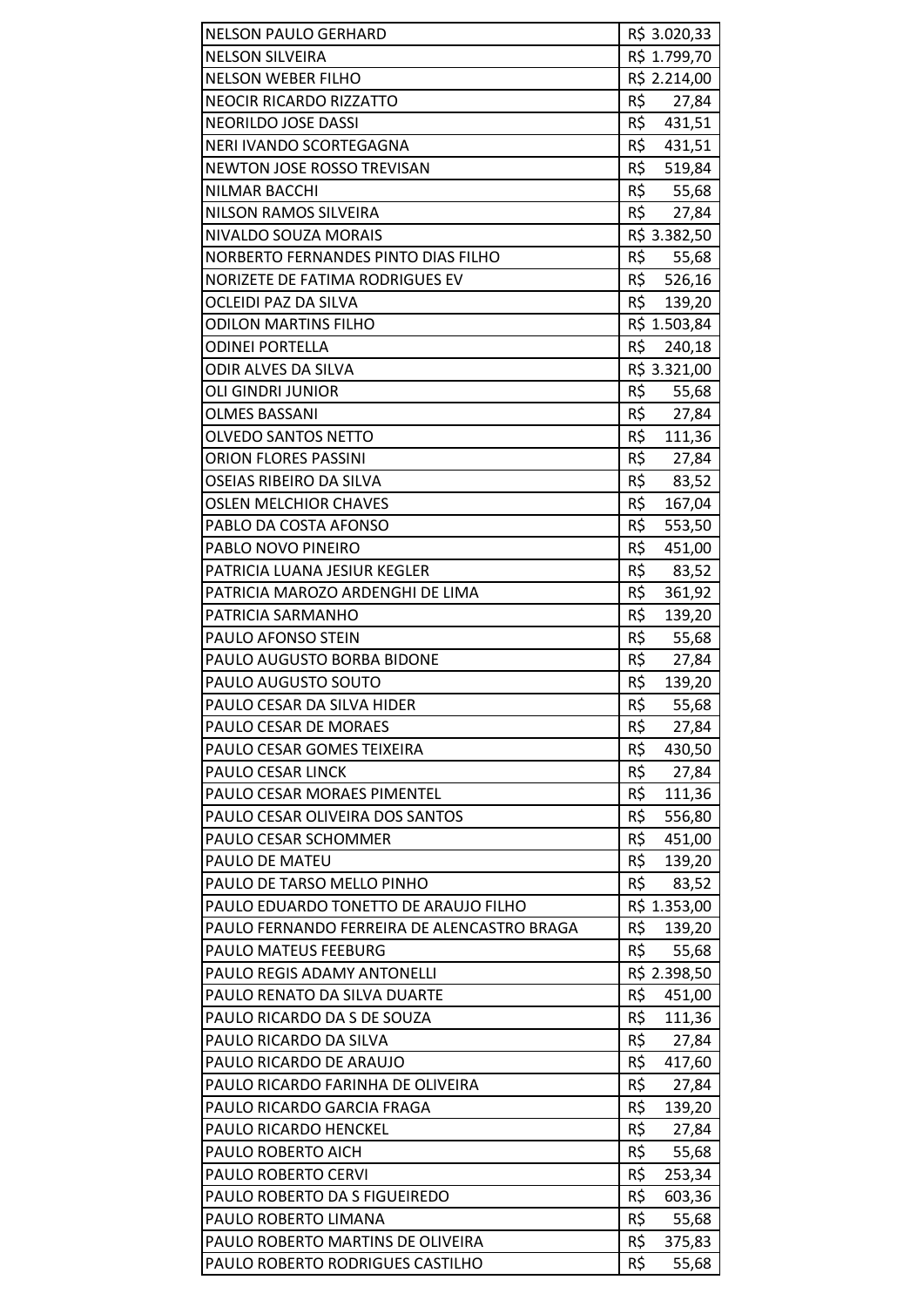| PAULO ROBERTO STAUDT                      | R\$ 55,68     |
|-------------------------------------------|---------------|
| PAULO ROGERIO BOTELHO CAETANO             | R\$ 1.537,50  |
|                                           |               |
| <b>PAULO ROGERIO DE OLIVEIRA</b>          | R\$<br>55,68  |
| PAULO ROGERIO RODRIGUES DO CARMO          | R\$<br>83,52  |
| <b>PAULO SERGIO PIRES</b>                 | R\$<br>546,42 |
| PAULO SIDINEI MINUZZO                     | R\$ 1.732,38  |
| PAULO VOLMES MARQUES DE MACEDO            | R\$<br>27,84  |
| PEDRO FLECK DE BEM                        | R\$ 55,68     |
| PEDRO LUIS BONGIORNO                      | R\$<br>83,52  |
| PEDRO RAIMUNDO POMMER                     | R\$ 1.168,50  |
| PEDRO ROBERTO CANTELE                     | R\$ 1.537,50  |
| PEDRO VILMAR DA SILVA                     | R\$<br>27,84  |
| PERCIO DA SILVA                           | R\$<br>553,50 |
| PIETRO SERPA KONZGEN                      | R\$<br>83,52  |
| PLUTARCO ARISTIDES GERMANO SOARES MARQUES | R\$ 581,34    |
| RACHEL RIBEIRO QUEIROZ                    | R\$ 27,84     |
| RAFAEL ANDREI VOGT                        | R\$<br>111,36 |
| RAFAEL ANTONIO MACHRY VIEIRA              | R\$<br>615,00 |
| RAFAEL BRANDAO                            | R\$<br>27,84  |
| RAFAEL ELIAS RODRIGUES                    | R\$ 1.938,90  |
| RAFAEL FRIEDRICH HAUBERT                  | R\$<br>27,84  |
| RAFAEL GAMBIM KRUMMENAUER                 | R\$ 1.660,50  |
| RAFAEL LIMA GARCIA                        | R\$<br>278,40 |
| RAFAEL SOARES DOMINGUES                   | R\$<br>307,50 |
| RANGEL DANUBIO KURZ                       | R\$<br>55,68  |
| RAONI LEIVAS MOREIRA                      | R\$ 1.246,20  |
| RAQUEL POLENZ WIELEWICKI                  | R\$<br>27,84  |
|                                           | R\$<br>83,52  |
| RAUL FERNANDO SILVEIRA MALHAO             |               |
| <b>RAUL MACIEL DONATO</b>                 | R\$ 2.214,00  |
| <b>RAUL WEDIG</b>                         | R\$<br>361,92 |
| REGINALDO ROCHA DE CASTRO                 | R\$<br>553,50 |
| <b>REGIS MACHADO COLARES</b>              | R\$<br>55,68  |
| RENATA BARBOSA VALIM                      | R\$ 1.749,84  |
| RENATA BENEVIT GIL                        | R\$<br>363,18 |
| RENATA PINTO DIAS DE OLIVEIRA JANDT       | R\$<br>167,04 |
| <b>RENATO MACHADO</b>                     | R\$<br>396,84 |
| RENATO RUMPEL DE MORAES                   | R\$ 1.660,50  |
| RICARDO ALEXANDRE WUSTRO                  | R\$<br>27,84  |
| RICARDO JARDIM SCHUCH                     | R\$<br>27,84  |
| RICARDO JOSE DE SOUZA ALMEIDA             | R\$<br>184,50 |
| RICARDO LIMA DE AZEVEDO                   | R\$<br>167,04 |
| RICARDO LOPES GUARISE                     | R\$<br>83,52  |
| RICARDO MAROSTICA                         | R\$ 1.016,40  |
| RICARDO MONTEIRO MAZOT                    | R\$<br>27,84  |
| RICARDO ROBALO DE SOUZA                   | R\$ 1.845,00  |
| RICARDO SEBASTIAO DE MELOS                | R\$<br>111,36 |
| RICARDO SIMOES DA SILVA                   | R\$ 2.269,68  |
| <b>RILDO GOULART PERES</b>                | R\$ 1.291,50  |
| RITA DE CASSIA GOMES DE OLIVEIRA          | R\$<br>553,50 |
| ROBERTO BARON CAVALHEIRO                  | R\$<br>225,50 |
| ROBERTO FABIANO WOMMER                    | R\$<br>55,68  |
| ROBERTO MARQUES PARAHYBA                  | R\$<br>27,84  |
| ROBERTO PERIN                             | R\$<br>55,68  |
| ROBERTO PINTO DA SILVA                    | R\$ 1.660,50  |
| ROBERTO SIDINEI JUNG                      | R\$ 1.107,00  |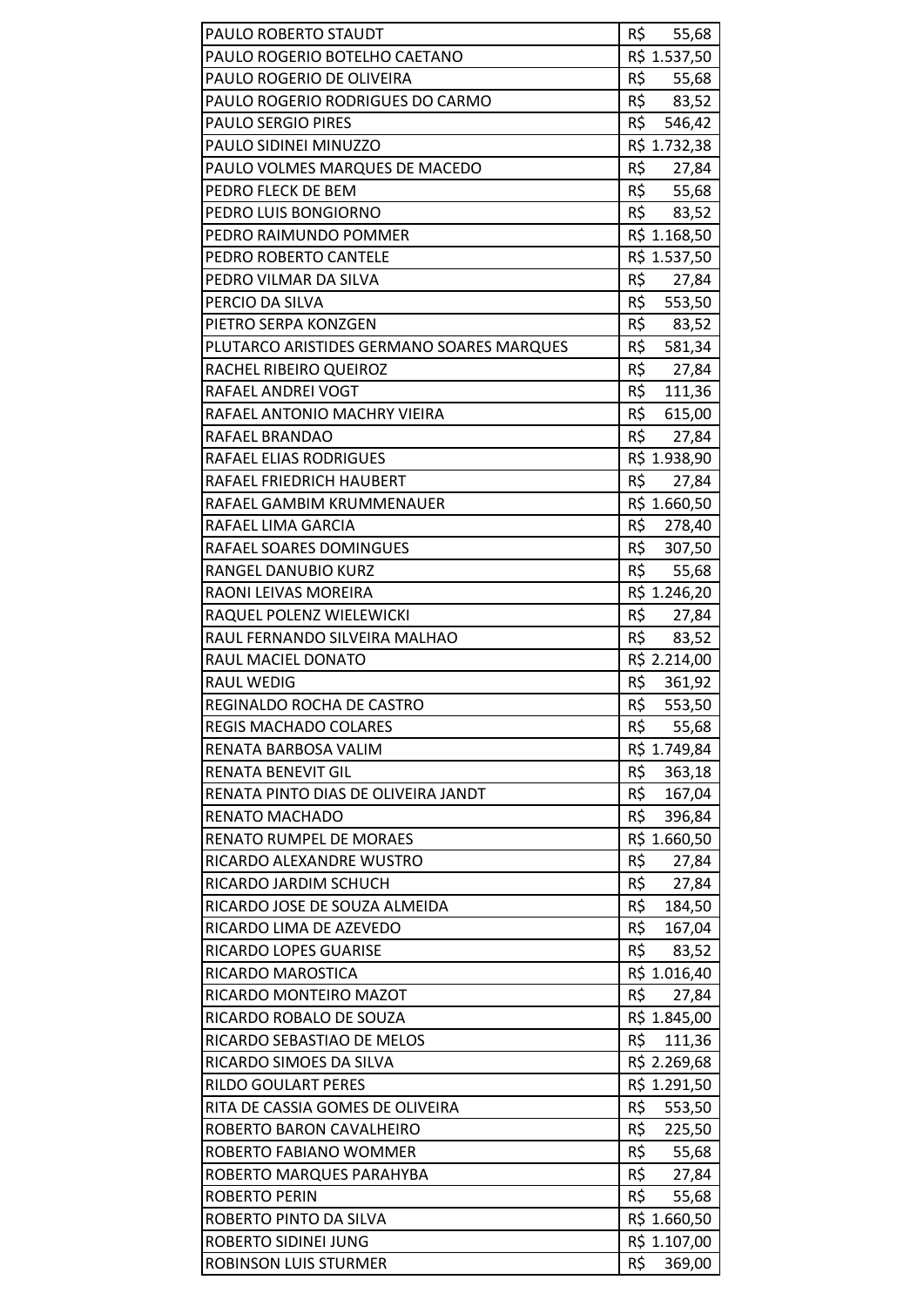| <b>ROBSON MORAES MEIRELES</b>       | $R\overline{S}$<br>184,50 |
|-------------------------------------|---------------------------|
| RODINEI COSTA VITORIA               | R\$ 1.107,00              |
| RODOLFO FUCHS DOS SANTOS            | R\$ 473,28                |
| RODOLFO GOBI DIAS                   | R\$<br>278,40             |
| RODRIGO ALEXANDRE MAESTRI COLARES   | R\$ 1.660,50              |
| RODRIGO BRITTES DA SILVEIRA         | $R\$ 581,34               |
| RODRIGO DE SENNA MACHADO            | R\$<br>250,56             |
| RODRIGO DO CARMO DE ALMEIDA         | R\$ 1.660,50              |
| RODRIGO JUNIOR TURRA RIBEIRO        | R\$<br>83,52              |
| RODRIGO LAUX TABBAL                 | R\$ 83,52                 |
| RODRIGO LOPES DA SILVA              | $R\$ 27,84                |
| RODRIGO LOPES VIEIRA                | R\$ 27,84                 |
| RODRIGO LUPIM FERNANDES             | R\$ 361,92                |
| RODRIGO NOGUEIRA CORREA             | R\$<br>55,68              |
| RODRIGO PACZEK FRANTZ               | R\$ 1.537,50              |
| RODRIGO QUINTANILHA SANTINI         | R\$<br>615,00             |
| RODRIGO SANCHOTENE THOMA            | R\$<br>55,68              |
| RODRIGO SILVEIRA DE VARGAS          | R\$<br>167,04             |
| RODRIGO SOUZA DA SILVA SCHWALM      | R\$<br>27,84              |
| RODRIGO VIANA SOARES                | R\$ 27,84                 |
| RODRIGO VIEIRA PERES                | $R\overline{5}$ 27,84     |
| RODRIGO ZAGO RODRIGUES              | R\$<br>184,50             |
| <b>ROGER CARLOS TORRES</b>          | R\$ 1.291,50              |
| ROGER RODRIGO DE OLIVEIRA LOPES     | $R\zeta$<br>139,20        |
| ROGERIO ADRIANO BOFF                | R\$<br>268,02             |
| ROGERIO BATISTA DOS SANTOS          | R\$ 1.414,50              |
| ROGERIO COUTINHO DA SILVA           | R\$<br>27,84              |
| ROGERIO ESTANISLAU MEDEIROS DA ROSA | R\$ 1.127,49              |
| ROGERIO HENRIQUE LOPES CORREA       | R\$<br>111,36             |
| ROGERIO LITAROVICZ MACEDO           | R\$<br>222,72             |
| ROGERIO LUCIO                       | R\$ 1.353,00              |
| ROGERIO MARTINS VARGAS              | R\$<br>111,36             |
| ROGERIO NUNES LOPES                 | R\$<br>27,84              |
| ROGERIO SCHWARZBACH                 | R\$<br>27,84              |
| <b>ROMAR MULLER</b>                 | R\$<br>83,52              |
| ROMILDO LIMA DOS SANTOS             | R\$ 1.845,00              |
| ROMULO ADRIANO DA SILVA             | R\$<br>306,24             |
| RONALDO COSTA DA SILVA              | R\$<br>27,84              |
| RONALDO RODRIGUES DENGO             | R\$<br>55,68              |
| RONAN XAVIER COUTINHO               | R\$ 2.829,00              |
| RONEI BARREIRO FLORES               | R\$ 1.517,00              |
| RONIE FINGER BARBOSA                | R\$<br>375,83             |
| ROSANA SANTOS MEYER                 | R\$<br>27,84              |
| ROSANDRO DE ALMEIDA GARSKE          | R\$<br>417,60             |
| ROSANE SOARES DE QUADROS            | R\$<br>83,52              |
| ROSELI DIAS PERALTA                 | R\$<br>27,84              |
| RUAN PATRICK MARTINS MORAES         | R\$<br>55,68              |
| RUBEM SILVESTRE SANTOS DA COSTA     | R\$<br>111,36             |
| RUDINEI ANTONIO SAUSEN              | R\$<br>486,18             |
| <b>RUDINEI POST</b>                 | R\$<br>83,52              |
| RUI LEANDRO VARGAS                  | R\$ 2.214,00              |
| RUTIANI ANTUNES MELLO SANTONI       | R\$ 1.230,00              |
| SABINO LUIS DARIVA                  | R\$<br>27,84              |
| SADI ANTONIO DAL PIVA               | R\$<br>723,84             |
| <b>SADY MOREIRA</b>                 | R\$<br>668,16             |
|                                     |                           |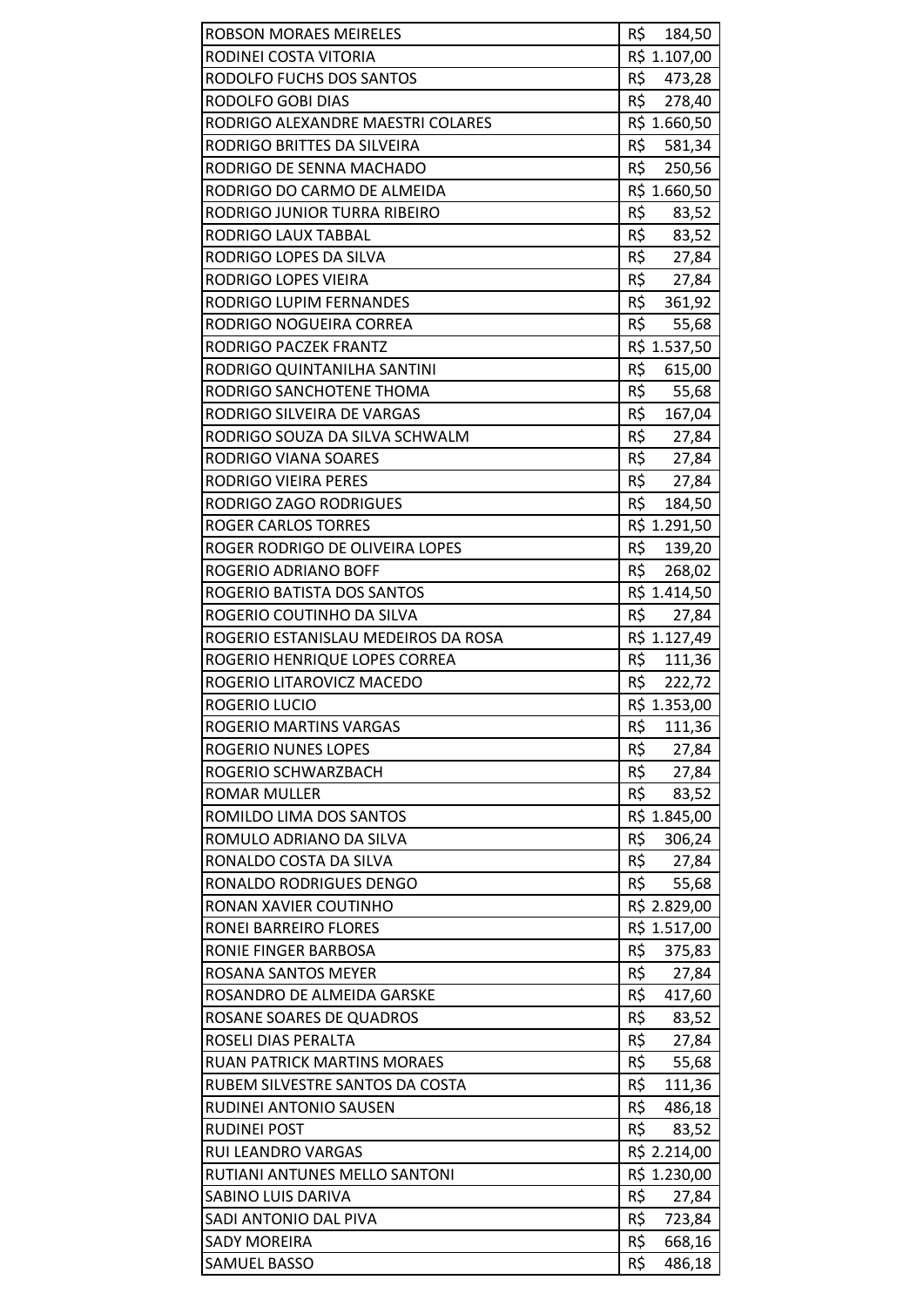| SAMUEL DE SOUZA MATTIODA             | R\$<br>27,84  |
|--------------------------------------|---------------|
| SAMUEL DOS SANTOS MOREIRA            | R\$<br>83,52  |
| SANDRO ADRIANI CAMARGO               | R\$<br>307,50 |
| SANDRO ALEX GONCALVES VIEIRA         | R\$<br>965,02 |
| SANDRO EMILIO RIFFEL                 | R\$<br>307,50 |
| SANDRO JANSEN BERTOLLO               | R\$ 1.162,68  |
| SANDRO JOCELITO KLEIN                | R\$<br>861,00 |
| SANDRO LUIS DE OLIVEIRA              | R\$<br>27,84  |
| SANDRO MARQUES DA SILVA              | R\$<br>83,52  |
| SANDRO ROGERIO BUZATA MACIEL         | R\$ 430,50    |
| <b>SANDRO TONI HAETINGER</b>         | R\$ 1.783,50  |
| SARA BERENICE VIEIRA GRASSEL         | R\$ 1.660,50  |
| SAULO CORTEZ DE ANDRADE              | R\$ 1.107,00  |
| <b>SAULO ORLANDO SCHOSSELER</b>      | R\$<br>55,68  |
| SAULO RODRIGO GHYSIO SOUZA           | R\$ 793,68    |
| <b>SERGIO AUGUSTO PACHECO MENDES</b> | R\$<br>363,18 |
| SERGIO DA SILVA                      | R\$<br>335,34 |
| SERGIO JOSE STUDZINSKI               | R\$<br>225,50 |
| <b>SERGIO LORENZI</b>                | R\$<br>27,84  |
| SERGIO LUIS DA ROCHA MONTEZANO       | R\$<br>492,00 |
| SERGIO LUIS FRANKLIN WINTER          | R\$<br>111,36 |
| SERGIO LUIS OLIVEIRA DA ROSA         | R\$<br>167,04 |
| <b>SERGIO LUIZ MALLMANN</b>          | R\$<br>27,84  |
| <b>SERGIO PEREIRA</b>                | R\$<br>27,84  |
| SERGIO ROCHA CORREA                  | R\$<br>389,76 |
| SERGIO VALETA JUNIOR                 | R\$<br>167,04 |
| SHEILA DENISE SULZBACH               | R\$<br>246,00 |
| <b>SIDNEY BUENO THOFEHRN</b>         | R\$<br>250,56 |
| SILVANO MARTINS FERNANDES NOGUEIRA   | R\$<br>676,50 |
| SILVANO MUSSONINE CABREIRA           | R\$ 1.107,00  |
| SILVANO PRATAVIERA                   | R\$<br>83,52  |
| SIMONE BRANDOLT DA SILVA             | R\$<br>27,84  |
| SIMONE DA SILVA SOARES               | R\$<br>281,18 |
| SIMONE FATIMA FABIAN DOS SANTOS      | R\$<br>431,51 |
| <b>SINAIR CARGNINO</b>               | R\$<br>27,84  |
| <b>SINARA ESTER MAYER</b>            | R\$ 2.152,50  |
| SOLENI MACHADO DE QUADROS            | R\$ 1.369,46  |
| STIVEN RHEINLANDER BARROS LUSANI     | R\$<br>55,68  |
| TAIGORO MARTINS VESSOZI              | R\$<br>225,50 |
| <b>TARCIZO CESAR BISPO</b>           | R\$<br>139,20 |
| TATIANA CEZIMBRA DA COSTA            | R\$<br>492,00 |
| TATIANA SOUZA ROCHA                  | R\$ 2.767,50  |
| TEODORO ARTEMIO SZEWC                | R\$<br>111,36 |
| THAIS CANTARELLI CASARIN             | R\$ 2.214,00  |
| THAISSA SILVA DOS SANTOS             | R\$<br>83,52  |
| THIAGO DAMASCENO ROSA                | R\$ 1.799,70  |
| THIAGO PINTO DA CUNHA                | R\$ 2.214,00  |
| THIAGO PRATES COVALESKY              | R\$ 1.660,50  |
| THIAGO VILANOVA                      | R\$<br>751,66 |
| THIANE ALVES BARCELLOS               | R\$<br>560,33 |
| THYAGO BITENCOURT MILIONI            | R\$<br>27,84  |
| TIAGO BORGES SILVA                   | R\$<br>55,68  |
| TIAGO DA SILVA                       | R\$ 1.660,50  |
| TIAGO DA SILVA PACHECO               | R\$<br>334,08 |
| TIAGO DE MELO ROSA                   | R\$<br>27,84  |
| TIAGO LEMOS DA SILVA                 | R\$<br>501,12 |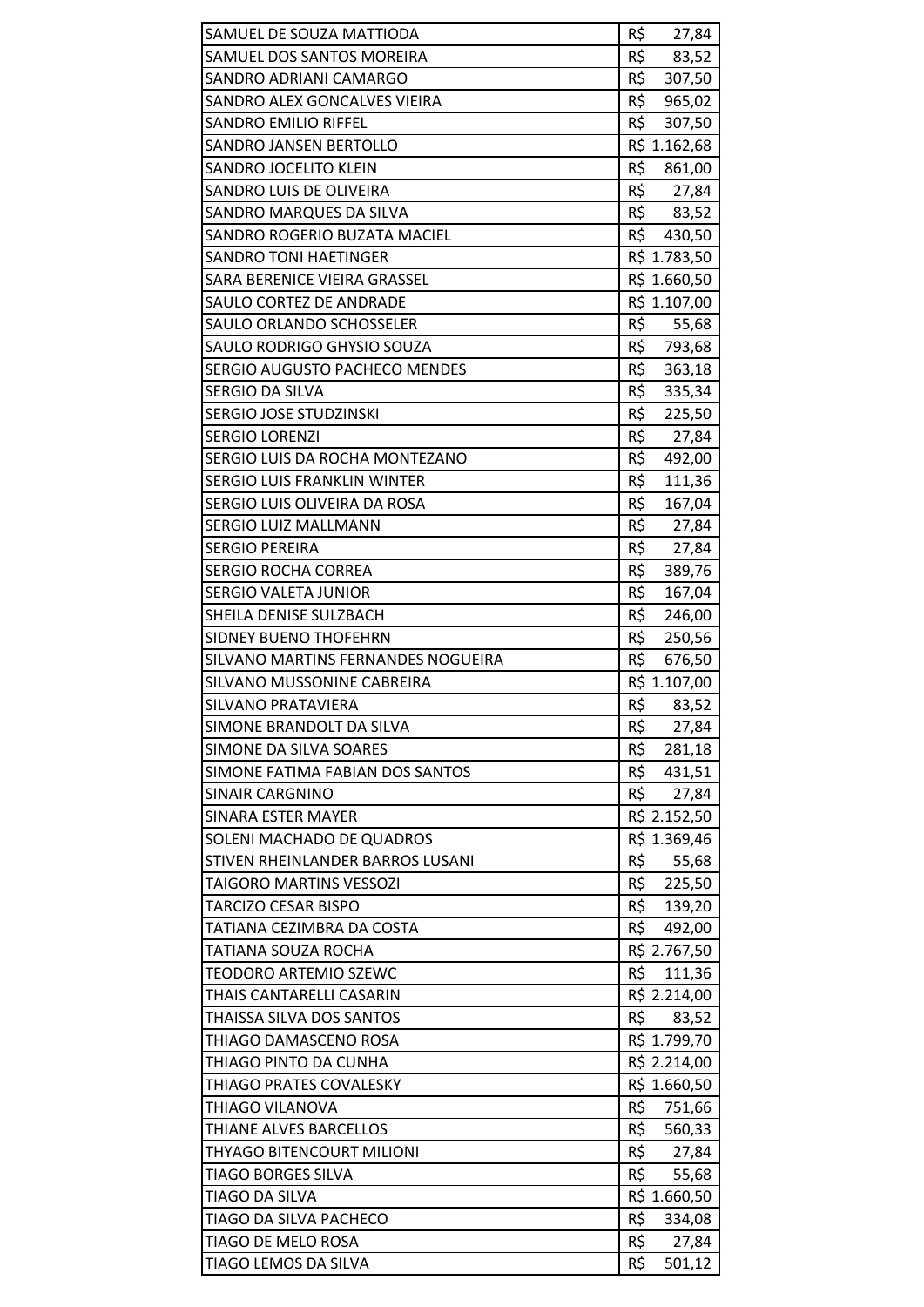| <b>TIAGO LUIS MEDINA</b>              | R\$<br>640,32         |
|---------------------------------------|-----------------------|
| TIAGO MARQUES DE JESUS                | R\$<br>27,84          |
| <b>TIAGO MATIELLO</b>                 | R\$<br>27,84          |
| TIAGO PERES DA SILVA                  | R\$<br>167,04         |
| TIAGO SEVERO BAIERLE                  | R\$<br>553,50         |
| TOMAZ JAQUES DOS SANTOS               | R\$<br>27,84          |
| <b>UBAIAR BARBOSA ALVES</b>           | R\$<br>83,52          |
| UBIRAJARA JUSTO MENDONCA              | R\$<br>553,50         |
| UGLAIR MORAES MACHADO                 | R\$<br>27,84          |
| ULISSES DA SILVEIRA CARVALHO          | R\$<br>27,84          |
| VAGNER BOEIRA TESCH                   | R\$ 2.214,00          |
| VAGNER CARDOSO DALENOGARE             | R\$ 3.198,00          |
| <b>VAGNER CARRIR DE LEMOS</b>         | R\$ 2.214,00          |
| VAGNER EICH DA SILVA                  | R\$<br>307,50         |
| VAGNER MACHADO DE FREITAS             | R\$ 1.660,50          |
| <b>VALDAIR VIEGAS FERREIRA</b>        | R\$ 726,62            |
| <b>VALDECI RODRIGUES DE MORAES</b>    | R\$ 720,54            |
| <b>VALDEMIR ATHANAZIO</b>             | R\$<br>615,00         |
| VALDEMIR CREMONINI                    | R\$<br>27,84          |
| VALDEMIR VIERA                        | R\$ 167,04            |
| <b>VALDIR GRAEFF</b>                  | $R\overline{5}$ 27,84 |
| VALDIR PEREIRA                        | R\$<br>615,00         |
| <b>VALDUIR TAMIOSSO BUENO</b>         | R\$ 1.660,50          |
| VALERIO MOREIRA DOS SANTOS            | R\$<br>111,36         |
| VALMIR DOS SANTOS FERREIRA            | R\$<br>111,36         |
| <b>VALMOR ANTONIO MALDANER</b>        | R\$ 799,50            |
| VALNERI ARAUJO DA SILVA JUNIOR        | R\$<br>27,84          |
| VANDERLEI DALTRI ICKERT               | R\$ 1.660,50          |
| VANESSA DA COSTA VIEIRA KLUSENER      | R\$<br>83,52          |
| VANESSA DA GRACA                      | R\$<br>55,68          |
| VANESSA MELLER                        | R\$<br>27,84          |
| VANESSA ROSA DA SILVA MACHADO         | R\$<br>83,52          |
| VANINA DEGRANDI                       | R\$<br>27,84          |
| VANIZA PACHECO TAVARES                | R\$ 1.230,00          |
| VERA LUCIA SILVEIRA SOARES            | R\$<br>27,84          |
| <b>VICENTE PUHL</b>                   | R\$<br>55,68          |
| VICTOR HUGO CAMPOS FERRUGEM           | R\$<br>815,70         |
| VICTOR JOSE DOS REIS RAMIRES          | R\$<br>225,50         |
| VILMAR ARMANDO KONAGESKI JUNIOR       | R\$<br>55,68          |
| <b>VILMAR PUDELL</b>                  | R\$<br>27,84          |
| VILNEI MARIA RIBEIRO DE MORAES        | R\$<br>55,68          |
| <b>VILSON DOS SANTOS</b>              | R\$<br>83,52          |
| VILSON MORAES DA COSTA                | R\$<br>492,00         |
| VILSON PIMENTEL CARVALHO NETO         | R\$<br>27,84          |
| <b>VINICIUS ROSSI</b>                 | R\$ 1.845,00          |
| VINICIUS VASCONCELOS SAMPAIO          | R\$<br>139,20         |
| VITOR CESAR SARAIVA PORTO             | R\$<br>278,40         |
| VITOR CRISTIANO REZENDE QUEIROZ       | R\$<br>184,50         |
| VITOR HUGO FRIEDRICH DIOGO            | R\$<br>184,50         |
| <b>VITOR LUIS BRINKHUS</b>            | R\$ 1.039,68          |
| <b>VITOR MATEUS CRIVELATTI</b>        | R\$ 1.688,34          |
| VIVIANE JUNQUEIRA DE MORAES           | R\$ 1.688,34          |
| <b>VIVIANE TORRI SOARES VISENTINI</b> | R\$<br>861,00         |
| <b>VLADIMIR MORBENE RAMOS</b>         | R\$<br>890,88         |
| VLADIMIR PRYTOLUK                     | R\$<br>420,38         |
|                                       | R\$<br>250,56         |